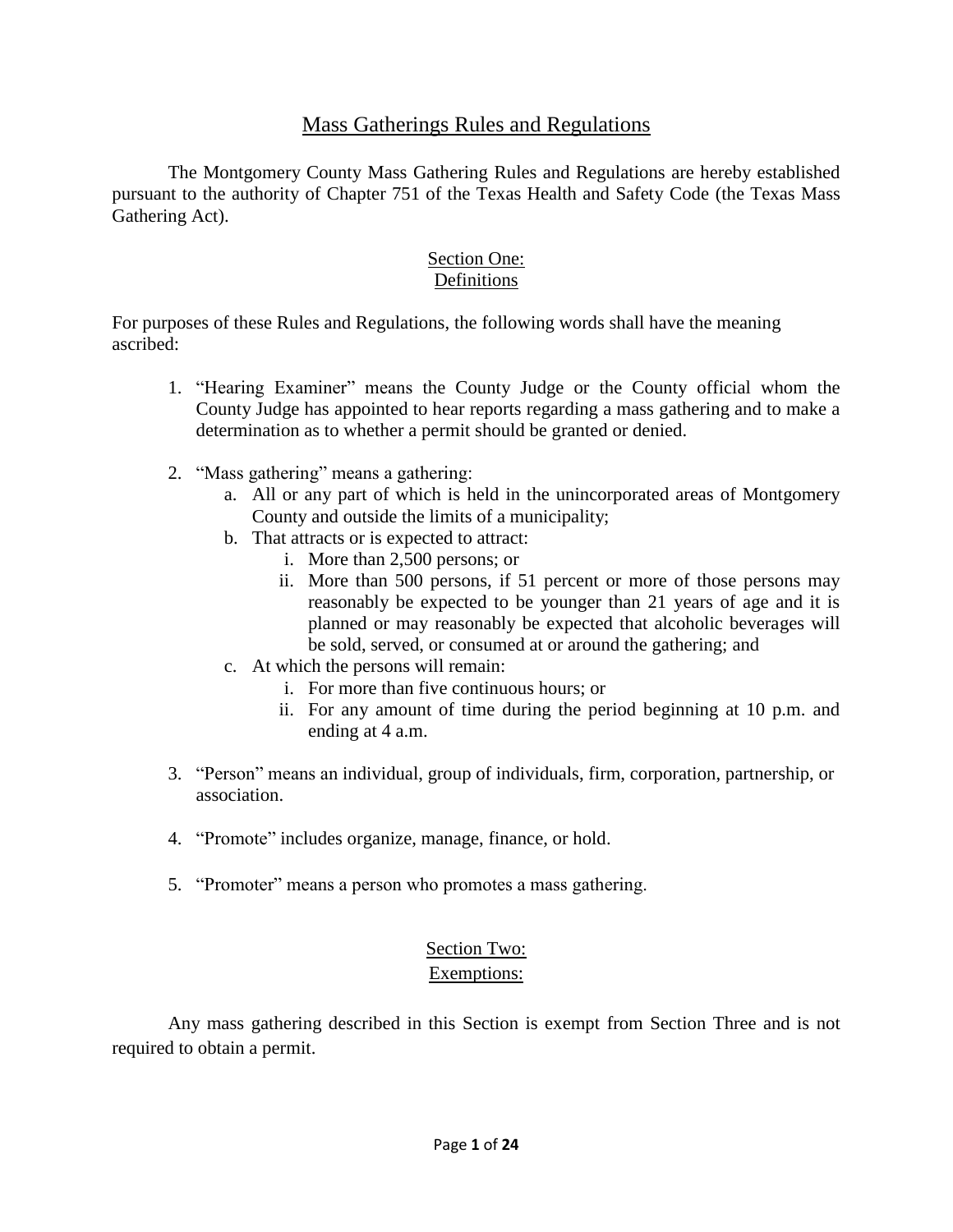- 1. Any mass gathering held at a venue that was established specifically for the purpose of events identical to the mass gathering. For example, a football game at a football stadium.
- 2. Any mass gathering which, because of the venue, time, or other condition for use of the intended location, the Promoter has already been required to obtain authorizations from the Fire Marshal, Sheriff, and the Environmental Health Services Department.
- 3. Any mass gathering approved by a public entity to take place on a publicly-controlled site and for which the promoter has already been required to obtain authorizations from the Fire Marshal, Sheriff, and the Environmental Health Services Department.
- 4. Any mass gathering held on private residential property and not commercial in nature.
- 5. If a promoter of an event is uncertain as to whether the event that they are promoting is covered under an exemption or not, the promoter may file a "Request for an Initial Determination" form with the Permits Office. The County shall review the form and make an initial determination whether the event is exempted from these Mass Gathering Rules and Regulations. The County may revoke its initial determination at any time if it becomes aware of material changes in the plans for the mass gathering. The promoter shall inform the County of any material changes to the plans for the mass gathering.

### Section Three: Permit Required

- 1. A person may not promote a mass gathering without a current, valid permit issued under these Rules and Regulations and the Texas Mass Gathering Act. A person who does so without a current, valid permit, commits an offense.
- 2. An offense under this Section is a misdemeanor punishable by a fine of not more than \$1,000, confinement in the Montgomery County jail for not more than 90 days, or both. Each day of the violation is a separate offense. Any law enforcement agency with jurisdiction over the location of the event shall have citation power under this Section.
- 3. A permit issued under these Rules and Regulations is valid for one mass gathering event. Permits will not be issued for multiple events.
- 4. These Rules and Regulations apply in addition to any and all other permit requirements of Montgomery County.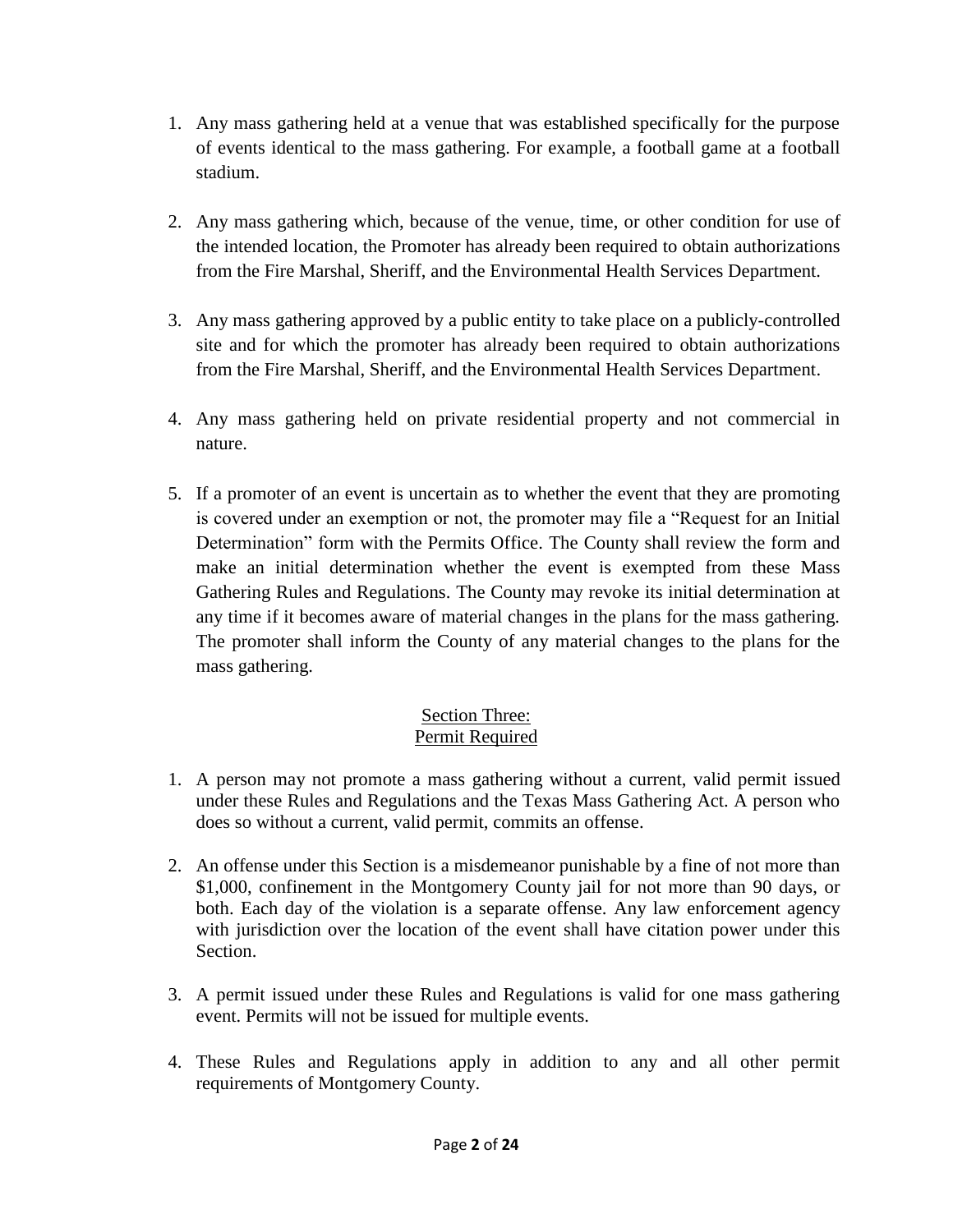## Section Four: Application Procedure

- 1. At least 45 days before the date on which a mass gathering will be held, the promoter shall file a permit application with the Montgomery County Permits Office at 501 N. Thompson, Suite 100, Conroe, Texas 77301. An application form may be obtained in person at that office or downloaded at www.mctx.org/ehealth. The Permits Office shall date and timestamp the receipt of each application. A permit application will not be accepted later than 45 days prior to the event.
- 2. The application shall include at least the following information:
	- a. the promoter's full name and addresses (physical and mailing);
	- b. a financial statement that reflects the funds being supplied to finance the mass gathering and each person supplying the funds;
	- c. the full name and addresses (physical and mailing) of the owner of the property on which the mass gathering will be held;
	- d. a certified copy of the agreement between the promoter and the property owner(s);
	- e. the location and a description of the property on which the mass gathering will be held;
	- f. the dates and times that the mass gathering will be held;
	- g. the maximum number of persons the promoter will allow to attend the mass gathering and the plan the promoter intends to use to limit attendance to that number;
	- h. the name and contact information for each performer who has agreed to appear at the mass gathering and the name and address of each performer's agent;
	- i. a description of each agreement between the promoter and a performer;
	- j. a description of each step the promoter has taken to ensure that minimum standards of sanitation and health will be maintained during the mass gathering;
	- k. a description of all preparations being made to provide traffic control, to ensure that the mass gathering will be conducted in an orderly manner, and to protect the physical safety of the persons who attend the mass gathering;
	- l. a description of the preparations made to provide adequate medical and nursing care; and
	- m. a description of the preparations made to supervise minors who may attend the mass gathering and insure that they are not able to obtain alcohol.

#### Section Five: Investigation

1. After a permit application is filed with the Montgomery County Permits Office, that Office shall send a copy of the application to the Montgomery County Environmental Health Services Office, the Montgomery County Fire Marshal, the Montgomery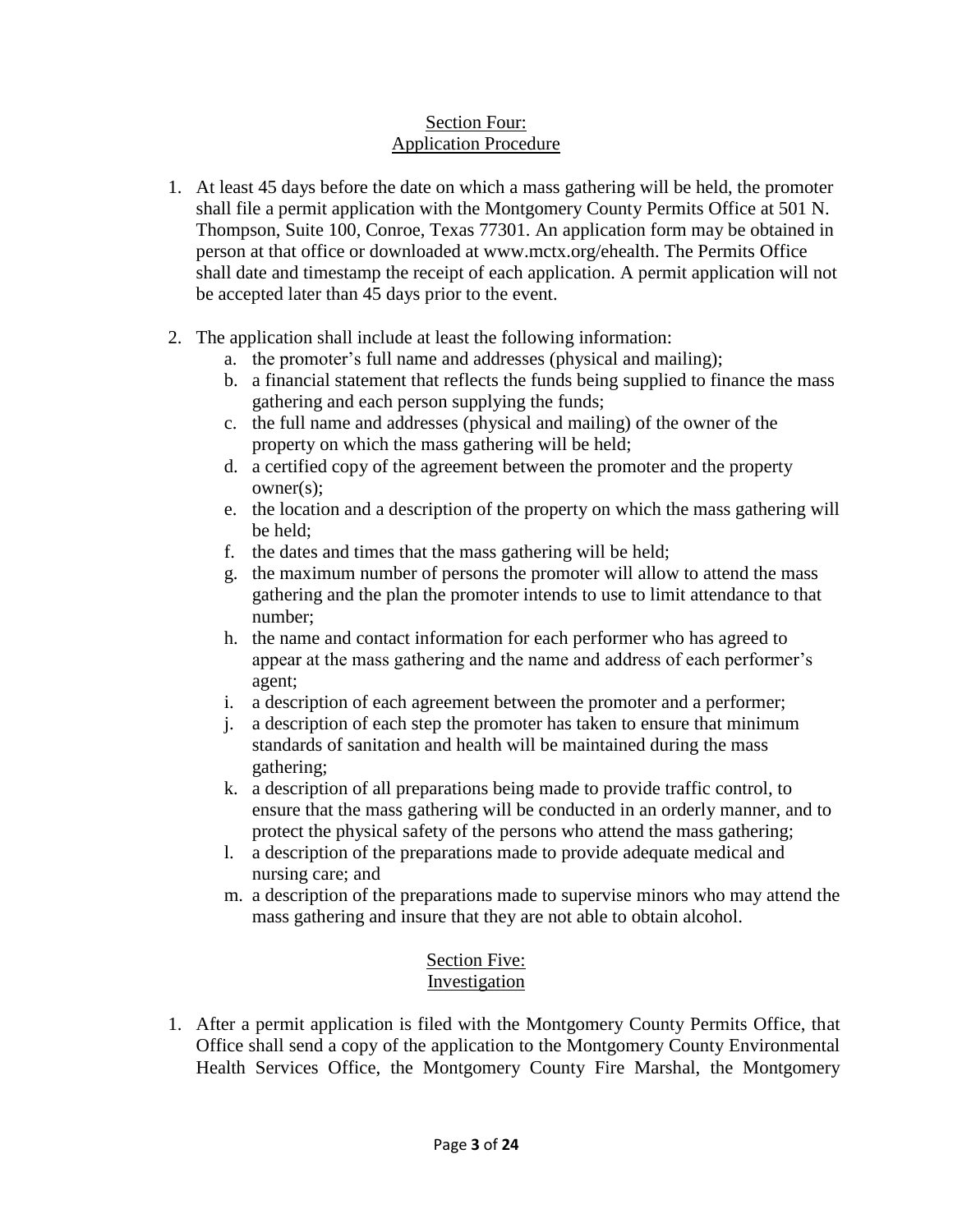County Sheriff, the Hearing Examiner, and the County Judge (if different from the Hearing Examiner).

- 2. The Montgomery County Environmental Health Services Office shall investigate preparations for the mass gathering and whether the preparations in place would comply with the Minimum Standards for Health and Sanitation for Mass Gatherings, which are attached to this document and incorporated herein for all purposes. The Montgomery County Environmental Health Services Office shall also forward the application to the Montgomery County Hospital District so that the Hospital District may contribute to the report given by the Environmental Health Services Office. At least five days before the date on which the hearing prescribed in Section Six is held, the Montgomery County Environmental Health Services Office shall submit to the Hearing Examiner a report stating whether the Montgomery County Environmental Health Services Office believes that the minimum standards of health and sanitation prescribed by state and local laws, rules and orders will be maintained.
- 3. The Montgomery County Fire Marshal shall investigate preparations for the mass gathering. The Montgomery County Hospital District may contribute to the report given by the Fire Marshal. At least five days before the date on which the hearing prescribed in Section Five is held, the Montgomery County Fire Marshal shall submit to the Hearing Examiner a report stating whether the Montgomery County Fire Marshal believes that the minimum standards for ensuring public fire safety and order as prescribed by state and local laws, rules, and orders will be maintained.
- 4. The Montgomery County Sheriff shall investigate preparations for the mass gathering and whether the preparations in place would comply with the Minimum Standards for Public Safety for Mass Gatherings. The Montgomery County Sheriff shall also forward the application to the Montgomery County Engineering Department so that the Engineering Department may contribute to the report given by the Sheriff. At least five days before the date on which the hearing prescribed in Section Six is held, the sheriff shall submit to the Hearing Examiner a report stating whether the sheriff believes that the minimum standards for ensuring public safety and order that are prescribed by state and local laws, rules, and orders will be maintained.
- 5. The Hearing Examiner may conduct or request any additional investigation that the Hearing Examiner considers necessary.
- 6. The Montgomery County Environmental Health Services Office, the Montgomery County Fire Marshal and the Montgomery County Sheriff shall be available at the hearing prescribed by Section Six to give testimony on their reports.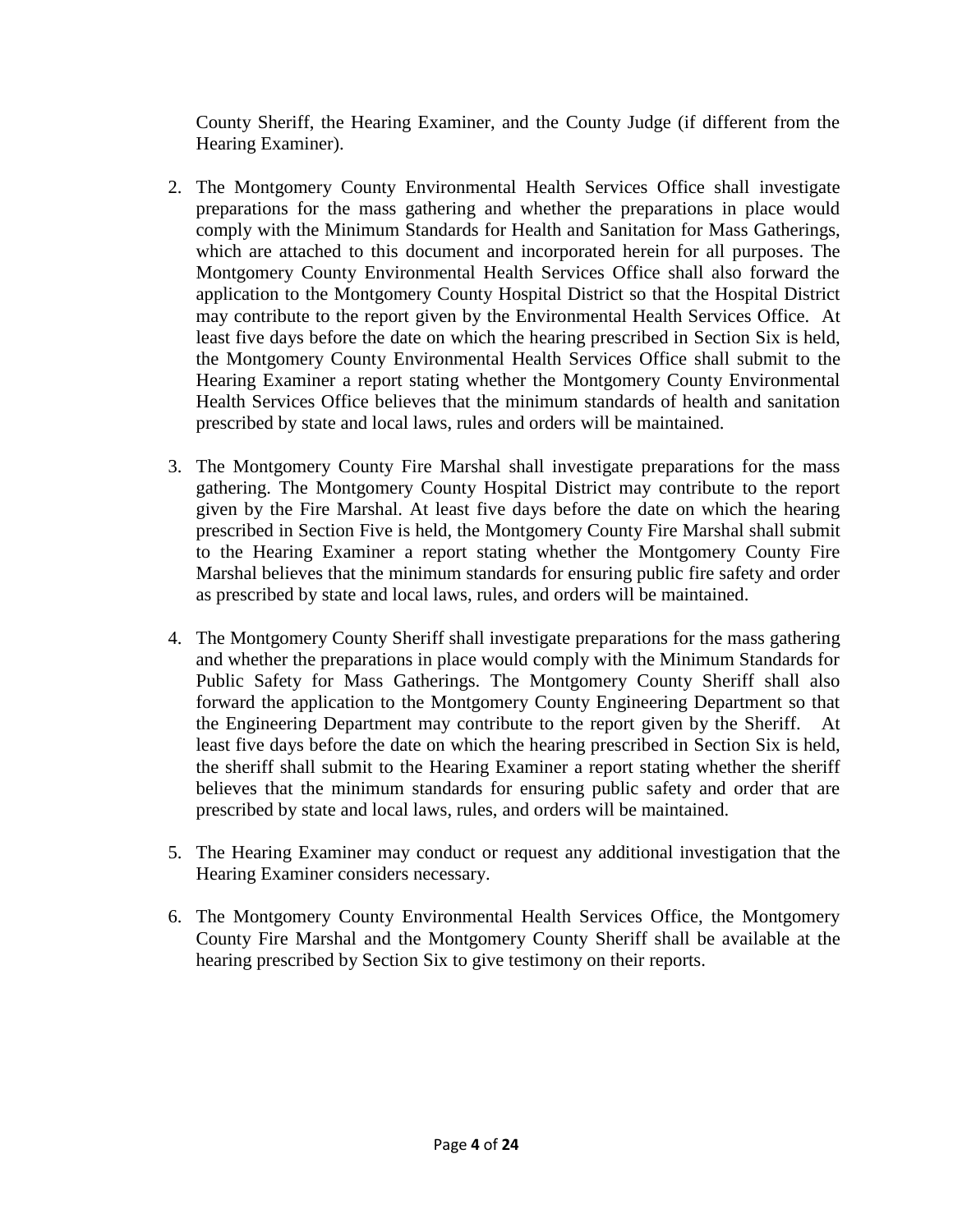#### Section Six: Hearing

- 1. In no event later than the  $10<sup>th</sup>$  day before the date on which a mass gathering will begin, the Hearing Examiner shall hold a hearing on the application. The Hearing Examiner shall set the date, location and time of the hearing.
- 2. Notice of the time and place of the hearing shall be given to the promoter and to each person who has an interest in whether the permit is granted or denied.
- 3. At the hearing, any person may appear and testify for or against the permit.
- 4. At the hearing, the Hearing Examiner may request information from any other department or organization with knowledge or experience related to the mass gathering.

## Section Seven: Timeline

- 1. The Environmental Health Services Office, the Fire Marshal and the Sheriff's Office shall investigate the mass gathering and submit a report to the hearing examiner within 30 days after the Permits Office received the application.
- 2. The Environmental Health Services Office, the Fire Marshal or the Sheriff's Office may request additional time to complete their investigation from the Hearing Examiner in 15 day increments. Additional time will only be granted if there is at least 25 days until the day of the event. Additional time may be requested more than once.
- 3. The Hearing Examiner shall conduct the hearing within 10 days after receiving all of the reports.

#### Section Eight: Findings and Decision

- 1. After the completion of the hearing prescribed by Section Six, the Hearing Examiner shall enter his/her findings in the record and shall either grant or deny the permit.
- 2. The Hearing Examiner may deny or revoke the permit upon a finding of any of the following grounds:
	- a. The application contains false or misleading information or omits required information;
	- b. The promoter's financial backing is insufficient to ensure that the mass gathering will be conducted in the manner stated in the application;
	- c. The location selected for the mass gathering is inadequate for the purpose for which it will be used;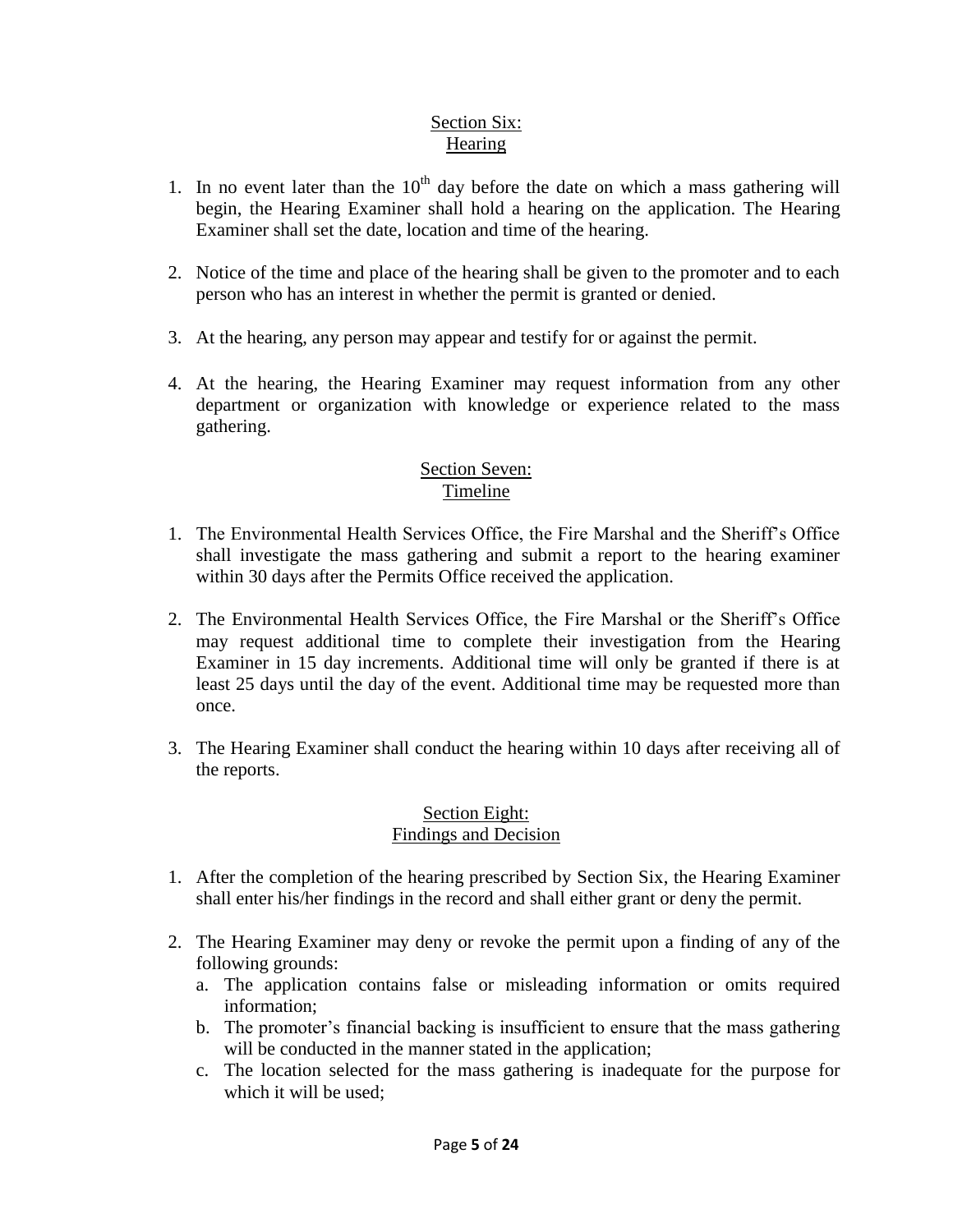- d. The promoter has not made adequate preparations to limit the number of persons attending the mass gathering
- e. The promoter has not provided for adequate supervision for minors attending the mass gathering;
- f. The promoter does not have assurance that scheduled performers will appear;
- g. The preparations for the mass gathering do not ensure that minimum standards of sanitation and health will be maintained;
- h. The preparations for the mass gathering do not ensure that the mass gathering will be conducted in an orderly manner and that the physical safety of persons attending will be protected;
- i. Adequate arrangements for traffic control have not been provided; or
- j. Adequate medical and nursing care will not be available.

#### Section Nine: Permit Revocation

- 1. The Hearing Examiner may revoke a permit issued under Section Eight if the Hearing Examiner finds that preparations for the mass gathering will not be completed by the time the mass gathering will begin, on any grounds listed in Section Eight, Subsection 2., or that the permit was obtained by fraud or misrepresentation.
- 2. The Hearing Examiner must give notice to the promoter that the permit will be revoked at least 24 hours before the revocation takes effect. If requested by the promoter, the Hearing Examiner shall hold a hearing on the revocation.
- 3. If the Hearing Examiner revokes a permit upon a finding of one of the above grounds, the promoter shall have five business days to cure the deficiency. If the deficiency has been cured, as determined by the Hearing Examiner, then the permit shall be reissued.

### Section Ten: Appeal

A promoter or a person affected by the granting, denying, or revoking of a permit may appeal final action to a district court having jurisdiction in Montgomery County.

## Section Eleven: Inspections

1. The Montgomery County Environmental Health Services Department may inspect a mass gathering during the mass gathering to ensure that the minimum standards of health and sanitation prescribed by state and local laws, rules, and orders are being maintained. If the Montgomery County Environmental Health Services Department determines a violation of the minimum standards is occurring or is likely to occur, the Montgomery County Environmental Health Services Department may order the promoter of the mass gathering to correct the violation.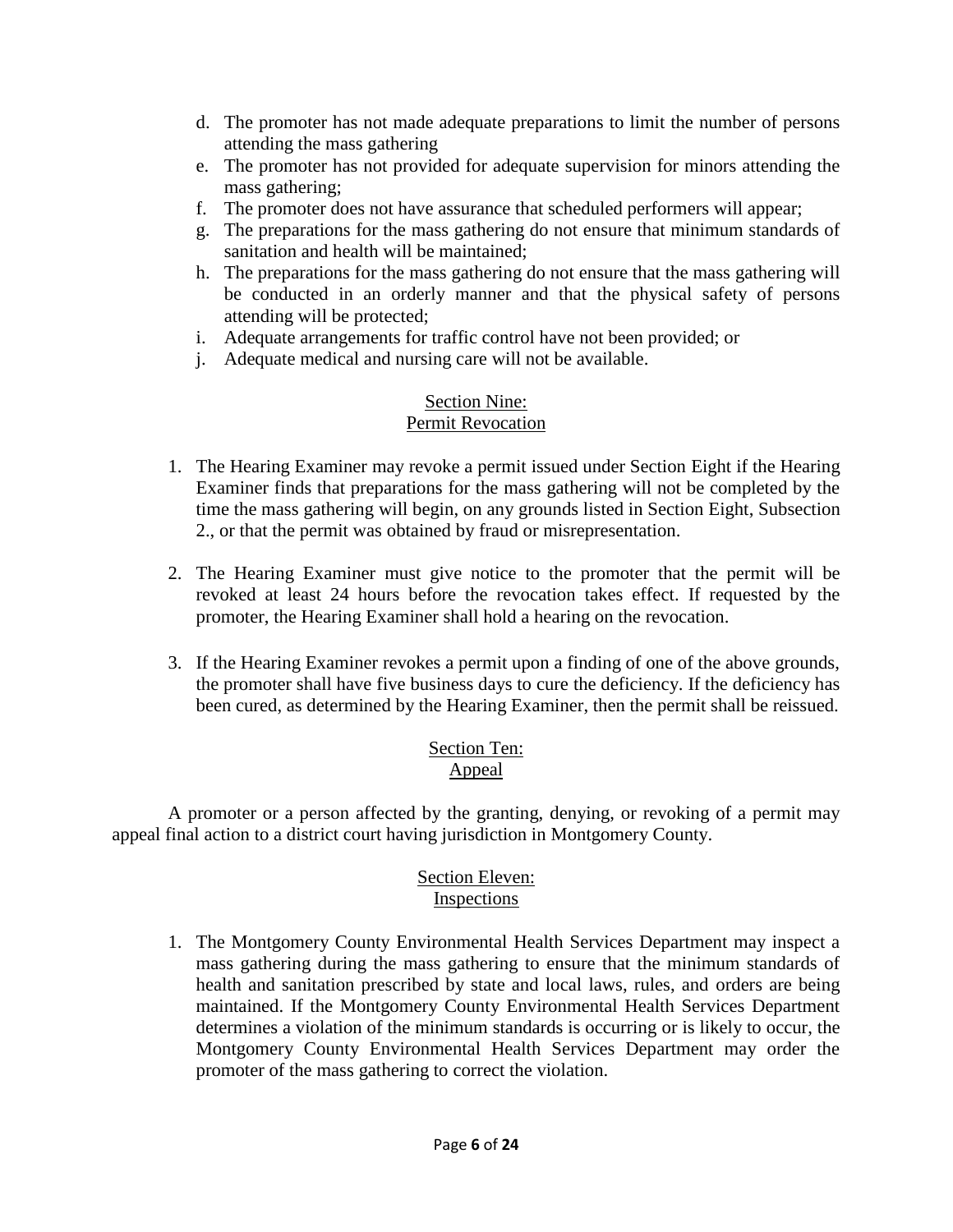- 2. The Montgomery County Fire Marshal may inspect a mass gathering during the mass gathering to ensure that the minimum standards for ensuring public fire safety and order as prescribed by state and local laws, rules, and orders are being maintained. If the Montgomery County Fire Marshal determines a violation of the minimum standards for fire protection and safety is occurring or likely to occur, the Fire Marshal may order the promoter of the mass gathering to correct the violation. The Fire Marshal and the Montgomery County Hospital District may coordinate with each other to provide inspections to ensure that the minimum standards for public safety are being observed.
- 3. The Montgomery County Sheriff's Office may inspect a mass gathering during the mass gathering to ensure that the minimum standards for ensuring public safety are being maintained. If the Montgomery County Sheriff determines a violation of the minimum standards is occurring or is likely to occur, the Montgomery County Sheriff may order the promoter of the mass gathering to correct the violation.
- 5. A promoter who fails to comply with any order issued under this Section commits an offense. An offense under this section is a Class C misdemeanor punishable by a fine of up to \$500.00. Each day of violation is a separate offense. Any law enforcement agency with jurisdiction over the location where the event is held shall have citation power under this Section.

#### Section Twelve: Fees

- 1. An application for a permit to promote a mass gathering must be accompanied by payment of the minimum inspection fee in the amount set out in the attached Fee Schedule.
- 2. Special events that require more extensive review from the Fire Marshal, the Sheriff, or the Environmental Health Services Department may be assessed a reasonable surcharge to compensate for the additional time spent inspecting the event. Applicants will be informed of any surcharges via a "Notice of Surcharge." The surcharge must be paid within ten days of receiving the "Notice of Surcharge" for the event.
- 3. All fees relating to the issuance of a Mass Gathering Permit shall be determined by Commissioners' Court and incorporated into these Mass Gathering Rules and Regulations. These fees shall remain in effect from the effective date hereof until changed by Commissioners' Court. Fees may be changed at any time and from timeto-time by Commissioners' Court, as it deems appropriate. The fees shall be approved or amended by Commissioners' Court in the manner authorized by law for the taking of official action by a political subdivision. Any changes shall be effective for events in which the application is filed after the date of the change.
- 4. All payments of fees shall be non-refundable; payments must be made by cashier's check or money order payable to "Montgomery County, Texas."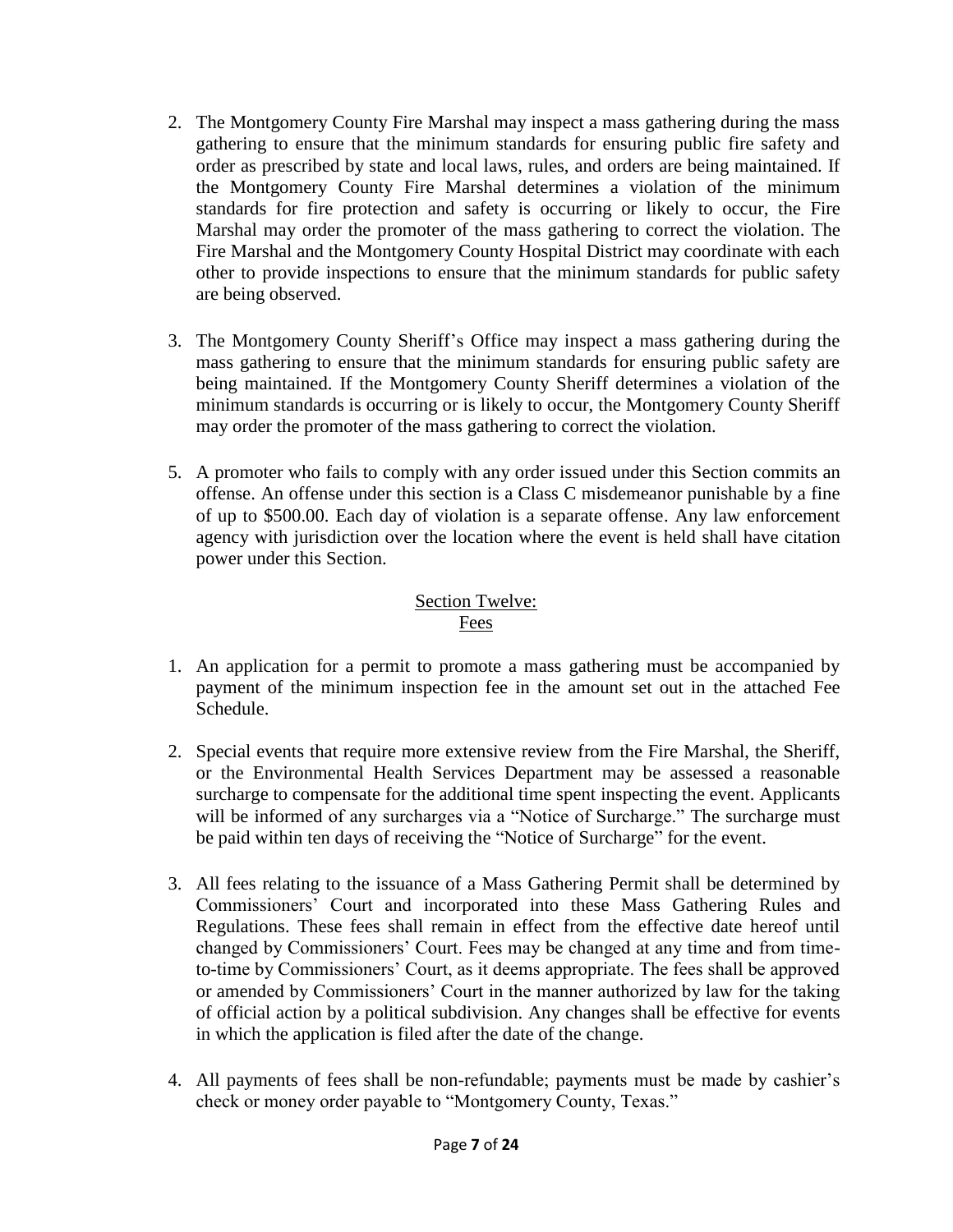#### Section Thirteen: Effect of Other Laws

It is not intended, and no provision herein should be construed, to contravene any applicable law or to pre-empt any federal statute. To the extent any part or any provision in these Rules and Regulations might otherwise be construed as invalid, illegal, or unenforceable in any respect, it should be construed as being limited in its scope and applicable to only those circumstances to which it can legally apply. To the extent that any provision or part hereof is found to be invalid, illegal or unenforceable in any respect, it shall not affect any other provision. A Mass Gathering Permit is obtained in addition to any other permits that may be required under any local, state or federal law.

#### Section Fourteen: Effective Date

These Rules and Regulations, with approval of Montgomery County Commissioners' Court, shall become effective on August 8, 2011. Consequently, on and after August 8, 2011 a promoter of a mass gathering shall be subject to the provisions herein.

#### Section Fifteen: Communications and County Contact

Questions concerning these Rules may be submitted to the Montgomery County Environmental Health Services Department.

Environmental Health Services Department: 501 North Thompson, Suite 101 Conroe, Texas 77301

936-539-7839

## Section Sixteen: Material Changes in Plans

- 1. If after a Permit has been granted, a material change in the plans for the mass gathering has occurred, the promoter shall notify the Hearing Examiner so that the Hearing Examiner may determine whether the Permit shall be revoked or not.
- 2. If Montgomery County becomes aware of road construction in the vicinity of the mass gathering that may affect the mass gathering, Montgomery County will make every effort to notify the Promoter so that accommodations may be made. Montgomery County reserves the right to revoke a Permit for a mass gathering because of unexpected road construction if the unexpected road construction causes there to be inadequate parking or traffic control. Every effort will be made to avoid revoking a permit based on unexpected road construction.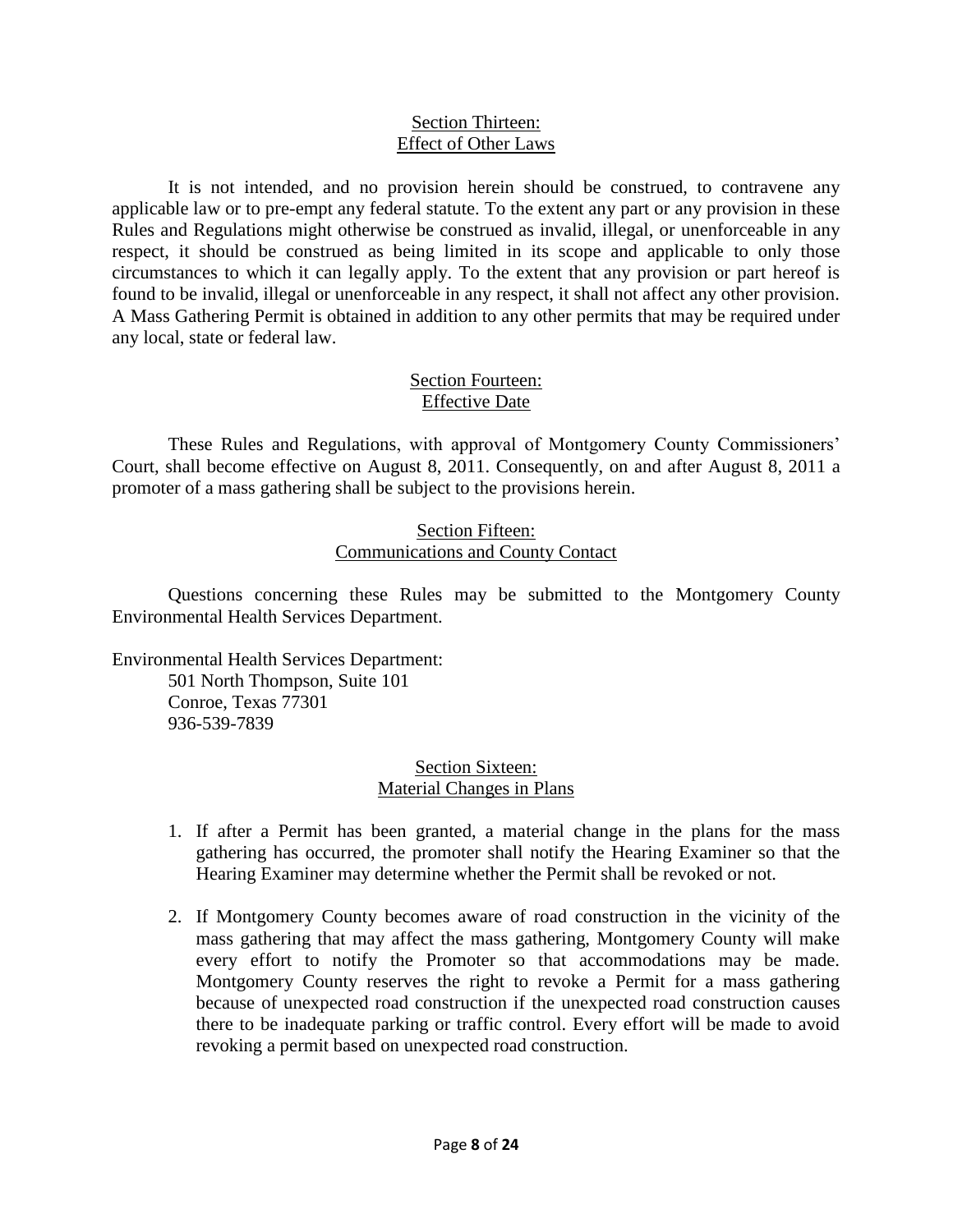# Application for Permit to Promote a Mass Gathering in Montgomery County, Texas

At least 45 days prior to the planned mass gathering, the Application must be received and filed at the Montgomery County Permits Office located at 501 N. Thompson, Suite 100, Conroe, Texas, 77301. Additional sheets may be attached.

A minimum inspection fee must be paid at the time of filing of the application.

\_\_\_\_\_\_\_\_\_\_\_\_\_\_\_\_\_\_\_\_\_\_\_\_\_\_\_\_\_\_\_\_\_\_\_\_\_\_\_\_\_\_\_\_\_\_\_\_\_\_\_\_

\_\_\_\_\_\_\_\_\_\_\_\_\_\_\_\_\_\_\_\_\_\_\_\_\_\_\_\_\_\_\_\_\_\_\_\_\_\_\_\_\_\_\_\_\_\_\_\_\_\_\_\_

\_\_\_\_\_\_\_\_\_\_\_\_\_\_\_\_\_\_\_\_\_\_\_\_\_\_\_\_\_\_\_\_\_\_\_\_\_\_\_\_\_\_\_\_\_\_\_\_\_\_\_\_

\_\_\_\_\_\_\_\_\_\_\_\_\_\_\_\_\_\_\_\_\_\_\_\_\_\_\_\_\_\_\_\_\_\_\_\_\_\_\_\_\_\_\_\_\_\_\_\_\_\_\_\_

\_\_\_\_\_\_\_\_\_\_\_\_\_\_\_\_\_\_\_\_\_\_\_\_\_\_\_\_\_\_\_\_\_\_\_\_\_\_\_\_\_\_\_\_\_\_\_\_\_\_\_\_

\_\_\_\_\_\_\_\_\_\_\_\_\_\_\_\_\_\_\_\_\_\_\_\_\_\_\_\_\_\_\_\_\_\_\_\_\_\_\_\_\_\_\_\_\_\_\_\_\_\_\_\_

\_\_\_\_\_\_\_\_\_\_\_\_\_\_\_\_\_\_\_\_\_\_\_\_\_\_\_\_\_\_\_\_\_\_\_\_\_\_\_\_\_\_\_\_\_\_\_\_\_\_\_\_

\_\_\_\_\_\_\_\_\_\_\_\_\_\_\_\_\_\_\_\_\_\_\_\_\_\_\_\_\_\_\_\_\_\_\_\_\_\_\_\_\_\_\_\_\_\_\_\_\_\_\_\_

\_\_\_\_\_\_\_\_\_\_\_\_\_\_\_\_\_\_\_\_\_\_\_\_\_\_\_\_\_\_\_\_\_\_\_\_\_\_\_\_\_\_\_\_\_\_\_\_\_\_\_\_

## **Event Description**

- 1. Promoter's Full Name :
- 2. Promoter's Address (physical and mailing) and other Contact Information:

Telephone: \_\_\_\_\_\_\_\_\_\_\_\_\_\_\_\_\_\_\_\_\_\_\_\_\_\_\_\_\_\_\_\_\_\_\_\_\_\_\_\_\_\_\_\_\_\_\_\_\_\_\_\_

| Fax:   |  |  |  |
|--------|--|--|--|
|        |  |  |  |
| Email: |  |  |  |

3. Full name of Owner(s) of the Property on which the Mass Gathering will be held.

4. Property Owner's Address (physical and mailing):

5. Location of the Property where the Mass Gathering will be held: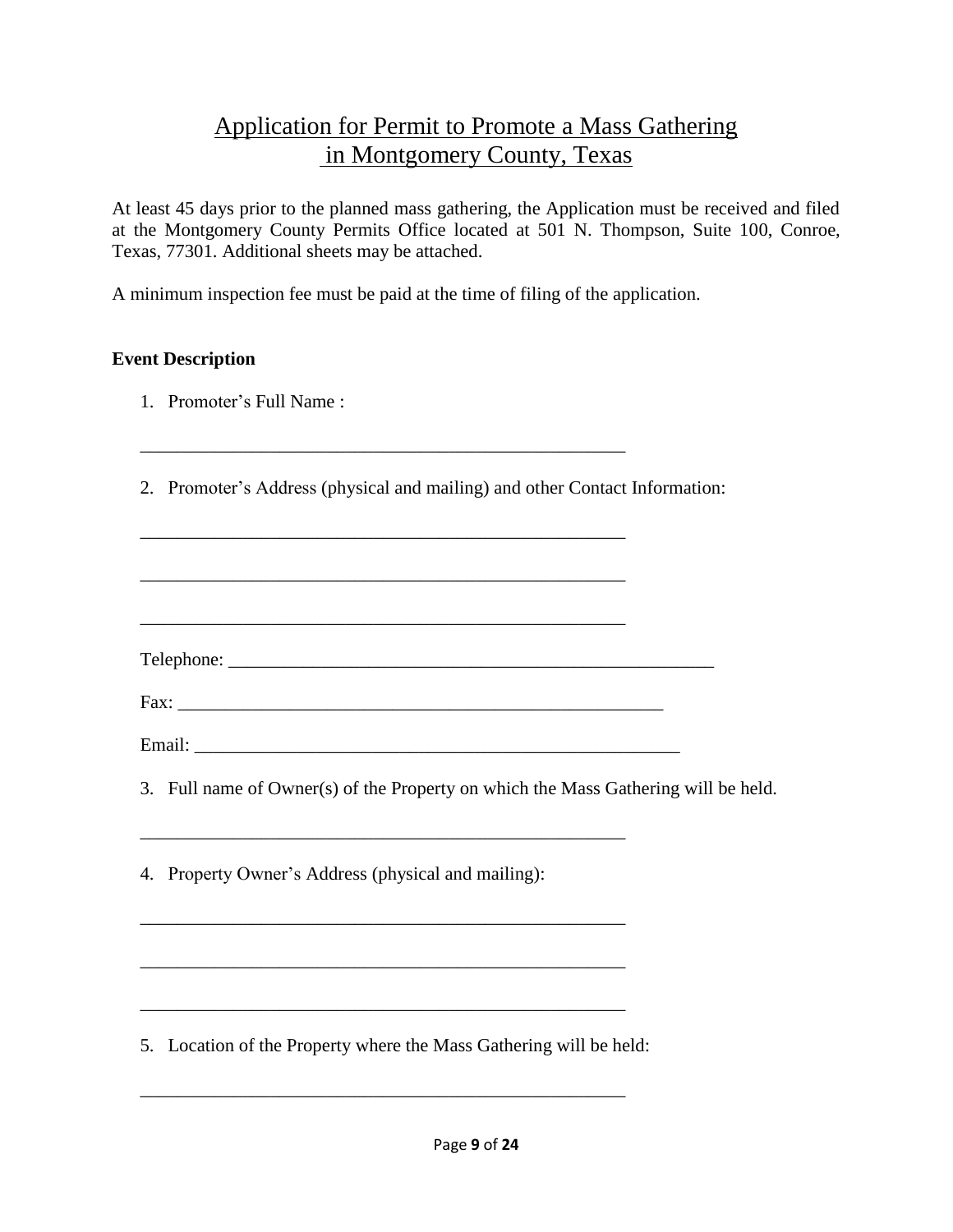| 6. Description of the Property where the Mass Gathering will be held: (barn, open field,<br>$etc.$ )                                                                               |
|------------------------------------------------------------------------------------------------------------------------------------------------------------------------------------|
|                                                                                                                                                                                    |
| 7. Date(s) of Mass Gathering:                                                                                                                                                      |
| <u> 1989 - Johann Stein, marwolaethau a bhann an t-Amhair ann an t-Amhair an t-Amhair an t-Amhair an t-Amhair an</u><br>8. Time of Event:                                          |
| 9. Maximum number of persons to be allowed to attend:                                                                                                                              |
| 10. A hearing will be held no later than 10 days prior to the event and the promoter or the<br>following representative of the Promoter will be available to attend, if necessary: |
|                                                                                                                                                                                    |
|                                                                                                                                                                                    |
|                                                                                                                                                                                    |
|                                                                                                                                                                                    |
|                                                                                                                                                                                    |
| 12. Will alcohol be served? _________ By Whom? _________________________________                                                                                                   |
| 13. Will attendees be allowed to bring in food or alcohol? _____________________                                                                                                   |

\_\_\_\_\_\_\_\_\_\_\_\_\_\_\_\_\_\_\_\_\_\_\_\_\_\_\_\_\_\_\_\_\_\_\_\_\_\_\_\_\_\_\_\_\_\_\_\_\_\_\_\_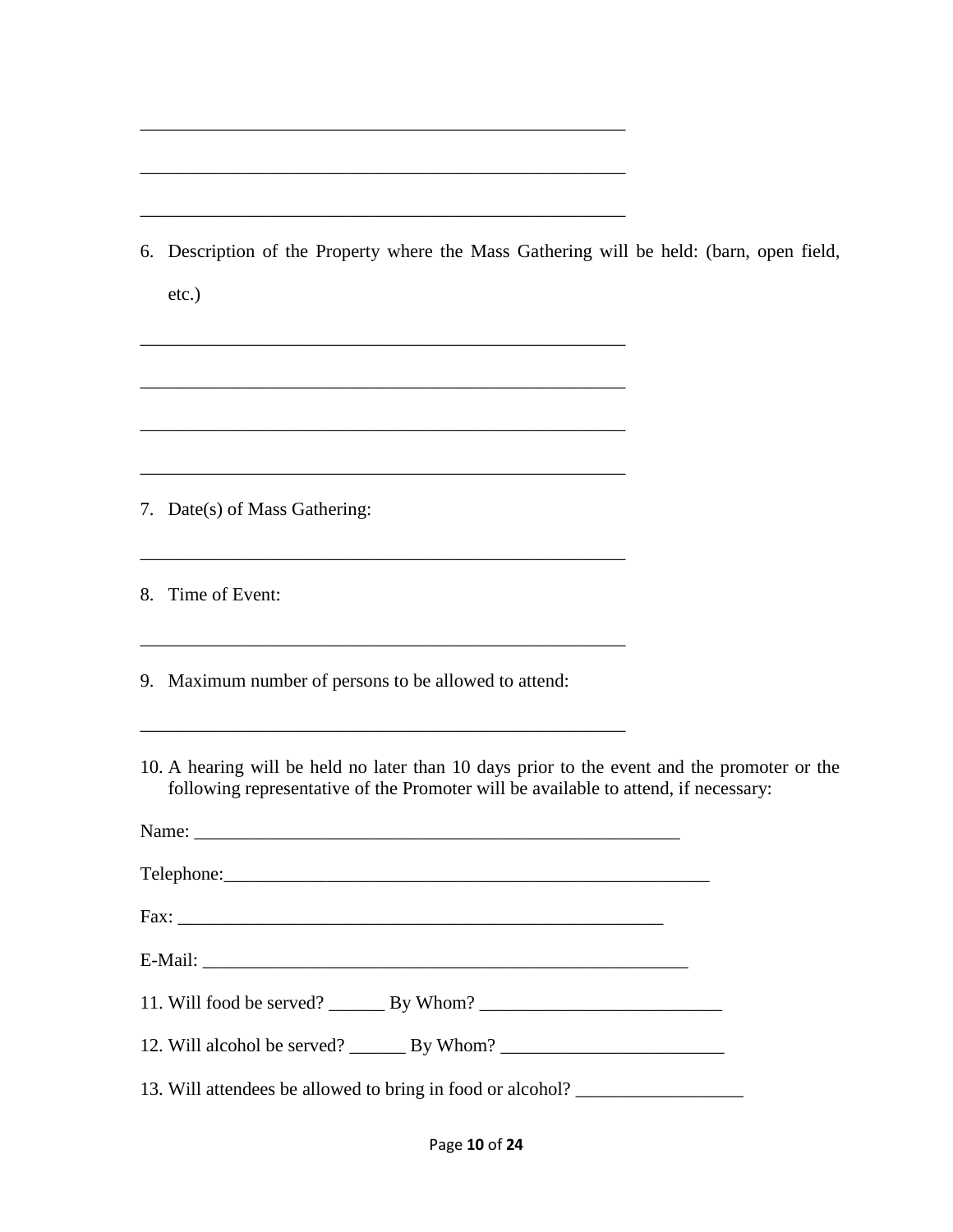| 14. Are minors allowed into the event? |  |
|----------------------------------------|--|
|----------------------------------------|--|

15. Briefly describe your plans for parking. \_\_\_\_\_\_\_\_\_\_\_\_\_\_\_\_\_\_\_\_\_\_\_\_\_\_\_\_\_\_\_\_\_\_\_

\_\_\_\_\_\_\_\_\_\_\_\_\_\_\_\_\_\_\_\_\_\_\_\_\_\_\_\_\_\_\_\_\_\_\_\_\_\_\_\_\_\_\_\_\_\_\_\_\_\_\_\_\_\_\_\_\_\_\_\_\_\_\_\_\_\_\_\_\_\_\_

#### **Event Financial and Contractual Obligations**

Attach the following documents:

- 1. A certified copy of the agreement between the promoter and the land owner.
- 2. A list of the names and contact information of each performer and of their agent who has agreed to appear at the mass gathering including a description of the terms of the agreement.
- 3. Financial statement reflecting the funds being supplied to finance the mass gathering and each person supplying the funds.

#### **Health & Sanitation Compliance**

1. Describe the steps taken to ensure that minimum standards of health and sanitation will be maintained during the gathering:

\_\_\_\_\_\_\_\_\_\_\_\_\_\_\_\_\_\_\_\_\_\_\_\_\_\_\_\_\_\_\_\_\_\_\_\_\_\_\_\_\_\_\_\_\_\_\_\_\_\_\_\_

\_\_\_\_\_\_\_\_\_\_\_\_\_\_\_\_\_\_\_\_\_\_\_\_\_\_\_\_\_\_\_\_\_\_\_\_\_\_\_\_\_\_\_\_\_\_\_\_\_\_\_\_

\_\_\_\_\_\_\_\_\_\_\_\_\_\_\_\_\_\_\_\_\_\_\_\_\_\_\_\_\_\_\_\_\_\_\_\_\_\_\_\_\_\_\_\_\_\_\_\_\_\_\_\_

\_\_\_\_\_\_\_\_\_\_\_\_\_\_\_\_\_\_\_\_\_\_\_\_\_\_\_\_\_\_\_\_\_\_\_\_\_\_\_\_\_\_\_\_\_\_\_\_\_\_\_\_

\_\_\_\_\_\_\_\_\_\_\_\_\_\_\_\_\_\_\_\_\_\_\_\_\_\_\_\_\_\_\_\_\_\_\_\_\_\_\_\_\_\_\_\_\_\_\_\_\_\_\_\_

\_\_\_\_\_\_\_\_\_\_\_\_\_\_\_\_\_\_\_\_\_\_\_\_\_\_\_\_\_\_\_\_\_\_\_\_\_\_\_\_\_\_\_\_\_\_\_\_\_\_\_\_

\_\_\_\_\_\_\_\_\_\_\_\_\_\_\_\_\_\_\_\_\_\_\_\_\_\_\_\_\_\_\_\_\_\_\_\_\_\_\_\_\_\_\_\_\_\_\_\_\_\_\_\_

\_\_\_\_\_\_\_\_\_\_\_\_\_\_\_\_\_\_\_\_\_\_\_\_\_\_\_\_\_\_\_\_\_\_\_\_\_\_\_\_\_\_\_\_\_\_\_\_\_\_\_\_

\_\_\_\_\_\_\_\_\_\_\_\_\_\_\_\_\_\_\_\_\_\_\_\_\_\_\_\_\_\_\_\_\_\_\_\_\_\_\_\_\_\_\_\_\_\_\_\_\_\_\_\_

2. Describe the steps taken to ensure the physical health/safety of the persons attending:

3. Describe the preparations taken to provide adequate medical and nursing care: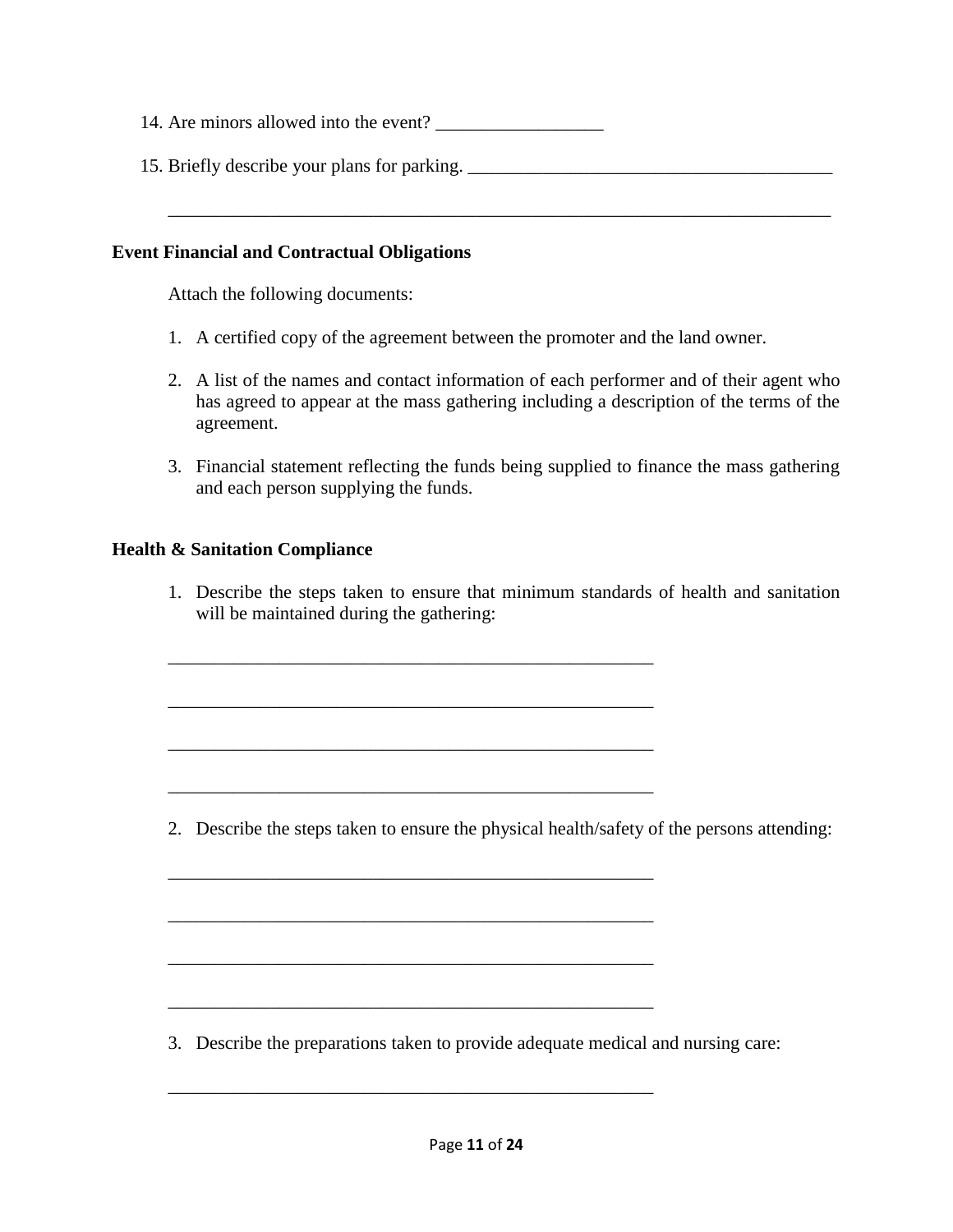| <b>Public Safety Compliance</b>                                                                                                                                                                                                                                                                         |
|---------------------------------------------------------------------------------------------------------------------------------------------------------------------------------------------------------------------------------------------------------------------------------------------------------|
| 1. Describe how attendance will be limited to the maximum number stated in the event<br>description above:                                                                                                                                                                                              |
|                                                                                                                                                                                                                                                                                                         |
| 2. Describe the preparations you will take to provide traffic control:<br>the control of the control of the control of the control of the control of the control of the control of the control of the control of the control of the control of the control of the control of the control of the control |
|                                                                                                                                                                                                                                                                                                         |
| 3. Describe the steps you will take to ensure that the mass gathering will be conducted<br>in an orderly manner:                                                                                                                                                                                        |
|                                                                                                                                                                                                                                                                                                         |
|                                                                                                                                                                                                                                                                                                         |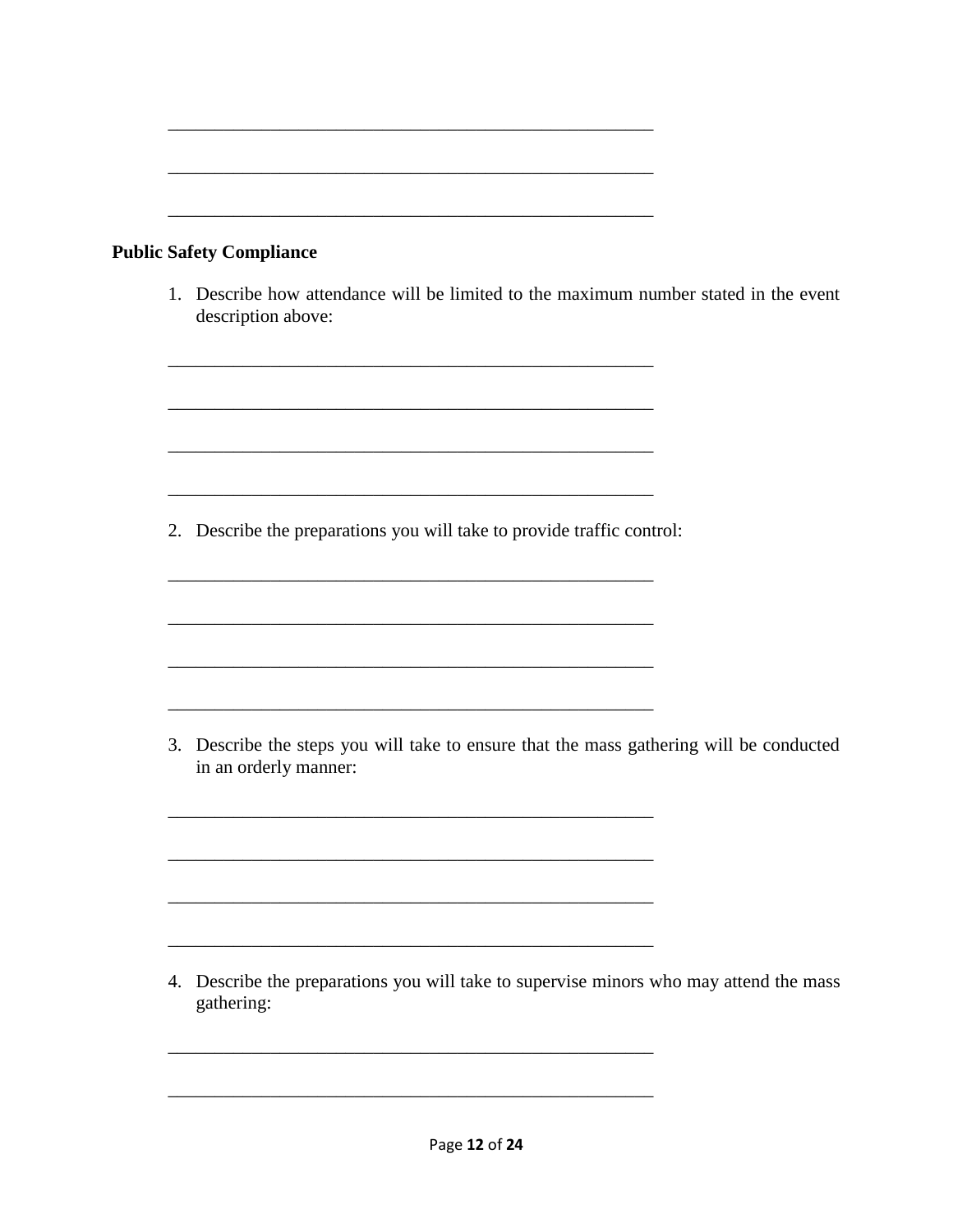5. Identify the location on the grounds where the promoter or a representative will be available at all times during the event.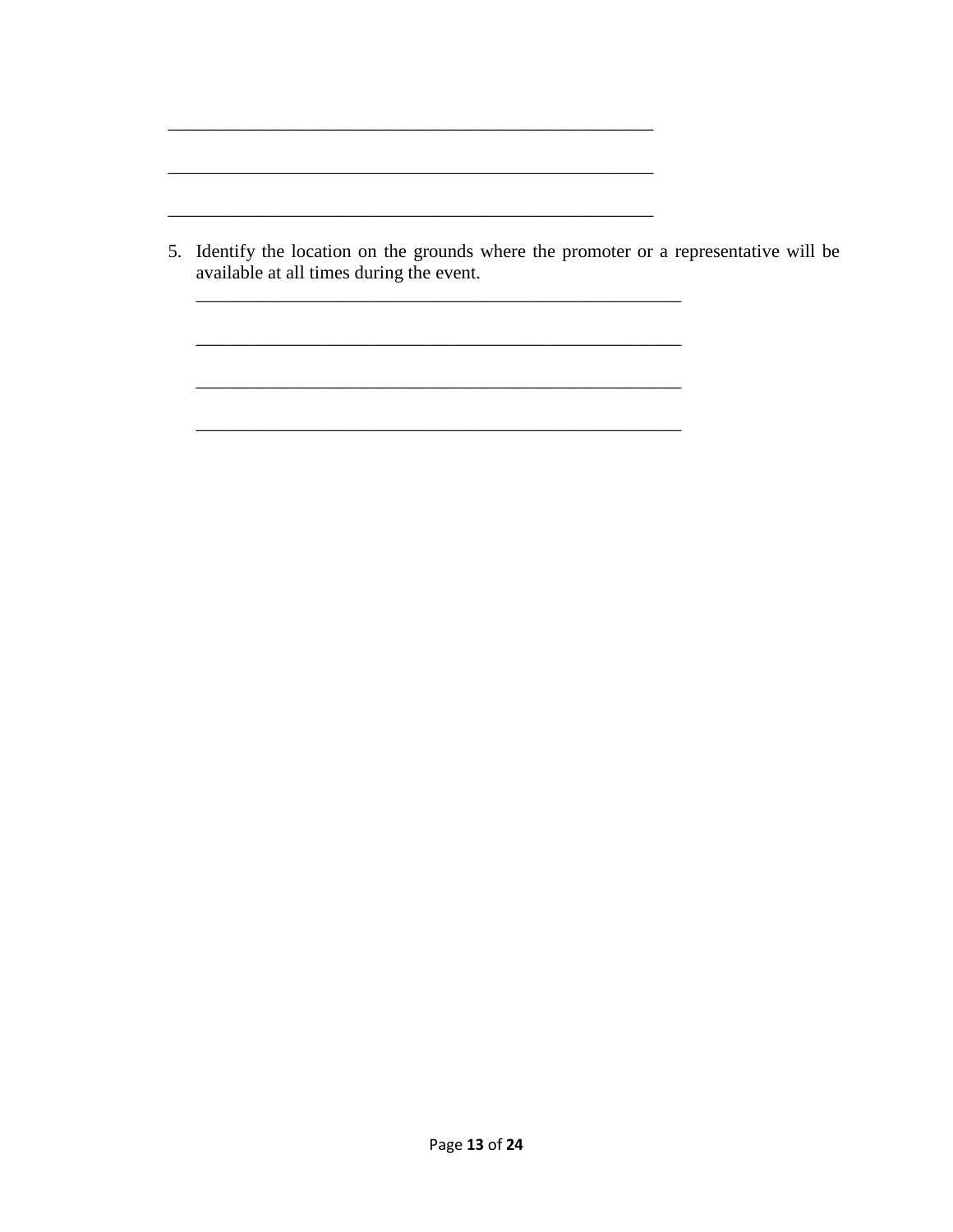## **Acknowledgment**

| <b>State of Texas</b>       |  |
|-----------------------------|--|
|                             |  |
| <b>County of Montgomery</b> |  |

I affirm that the information I have given in this document and its attachments are correct and I hereby set my hand on this the  $\_\_\_\_\_$  day of  $\_\_\_\_\_\_\_\_$ , 20 $\_\_\_\_\$ .

Signature of Promoter

\_\_\_\_\_\_\_\_\_\_\_\_\_\_\_\_\_\_\_\_\_\_\_\_\_\_\_\_

\_\_\_\_\_\_\_\_\_\_\_\_\_\_\_\_\_\_\_\_\_\_\_\_\_\_\_\_

Printed Name of Promoter

Received by the Permits Office on this the \_\_\_\_ day of \_\_\_\_\_\_\_, 20\_\_, together with the following:

Inspection Fee: \_\_\_\_\_\_\_\_\_\_\_\_\_\_\_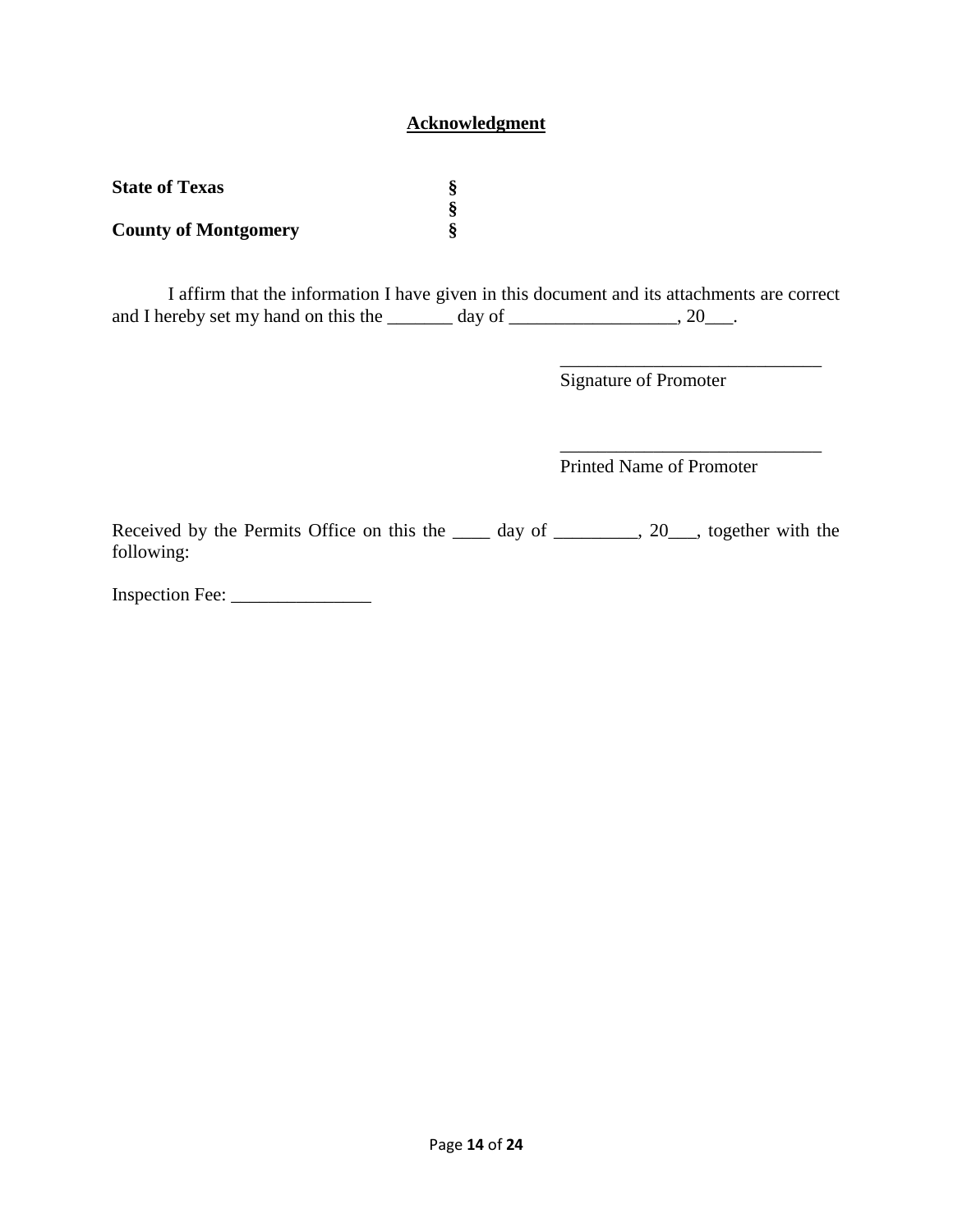## Fee Schedule for Mass Gathering Permit

The minimum fee for the health inspection, fire marshal inspection and sheriff's inspection must be paid at the time of the filing of the application. Special events that require more extensive review from the Fire Marshal, the Sheriff, or the Environmental Health Services Department may be assessed a reasonable surcharge to compensate for the additional time spent inspecting the event. Applicants will be informed via a "Notice of Surcharge" of any surcharges. The surcharge must be paid within ten days of receiving the notice of surcharge for the event. All payments of fees shall be non-refundable; payments must be made by cashier's check or money order payable to "Montgomery County, Texas."

Inspection Fees due at the time the Promoter makes application:

\$400.00 for Mass Gathering less than 5,000 people. \$800.00 for Mass Gathering greater than 5,000 people.

Surcharge amounts for each additional inspection:

\$200.00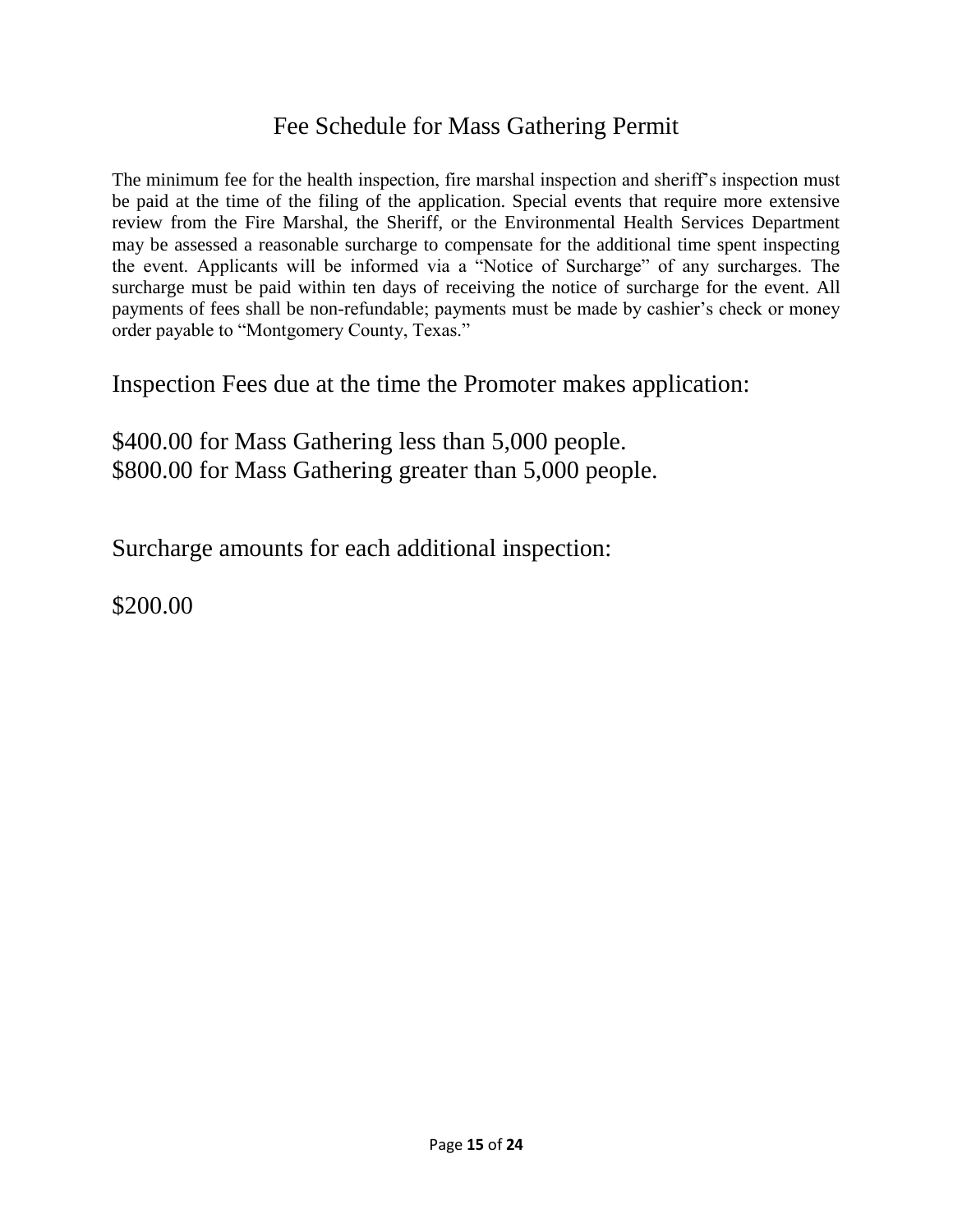# Notice of Surcharge

| Promoter's Address:                        |
|--------------------------------------------|
|                                            |
|                                            |
| Description of Mass Gathering: ___________ |
|                                            |

Mass Gathering Date: \_\_\_\_\_\_\_\_\_\_\_\_\_\_\_\_\_\_\_

This Notice is to inform you that a surcharge is being assessed for the mass gathering permit which you applied for as the "Promoter" on \_\_\_\_\_\_\_\_\_\_\_\_, 20\_\_\_\_. This surcharge is being assessed because due to special circumstances of your event, more than one inspection is needed by the following departments \_\_\_\_\_\_\_\_\_\_\_\_\_\_\_\_\_. Please remit the amount below to the Permits Office by the date listed below. Montgomery County reserves the right to assess further surcharges by different department, or because more inspections are needed by the same department due to unforeseen circumstances. Payment is due in the Permits Office by the date listed below. All payments of fees shall be non-refundable; payments must be made by cashier's check or money order payable to "Montgomery County, Texas."

Amount Assessed: \_\_\_\_\_\_\_\_\_\_\_\_\_

Due Date: \_\_\_\_\_\_\_\_\_\_\_\_\_\_\_\_\_\_\_ (ten business days after the date above)

Department Requesting Surcharge: \_\_\_\_\_\_\_\_\_\_\_\_\_\_\_\_\_\_\_\_\_\_\_\_\_\_\_\_\_\_\_

Montgomery County Permits Office 501 North Thompson, Suite 100 Conroe, Texas 77301

Processed by: \_\_\_\_\_\_\_\_\_\_\_\_\_\_\_\_\_\_\_\_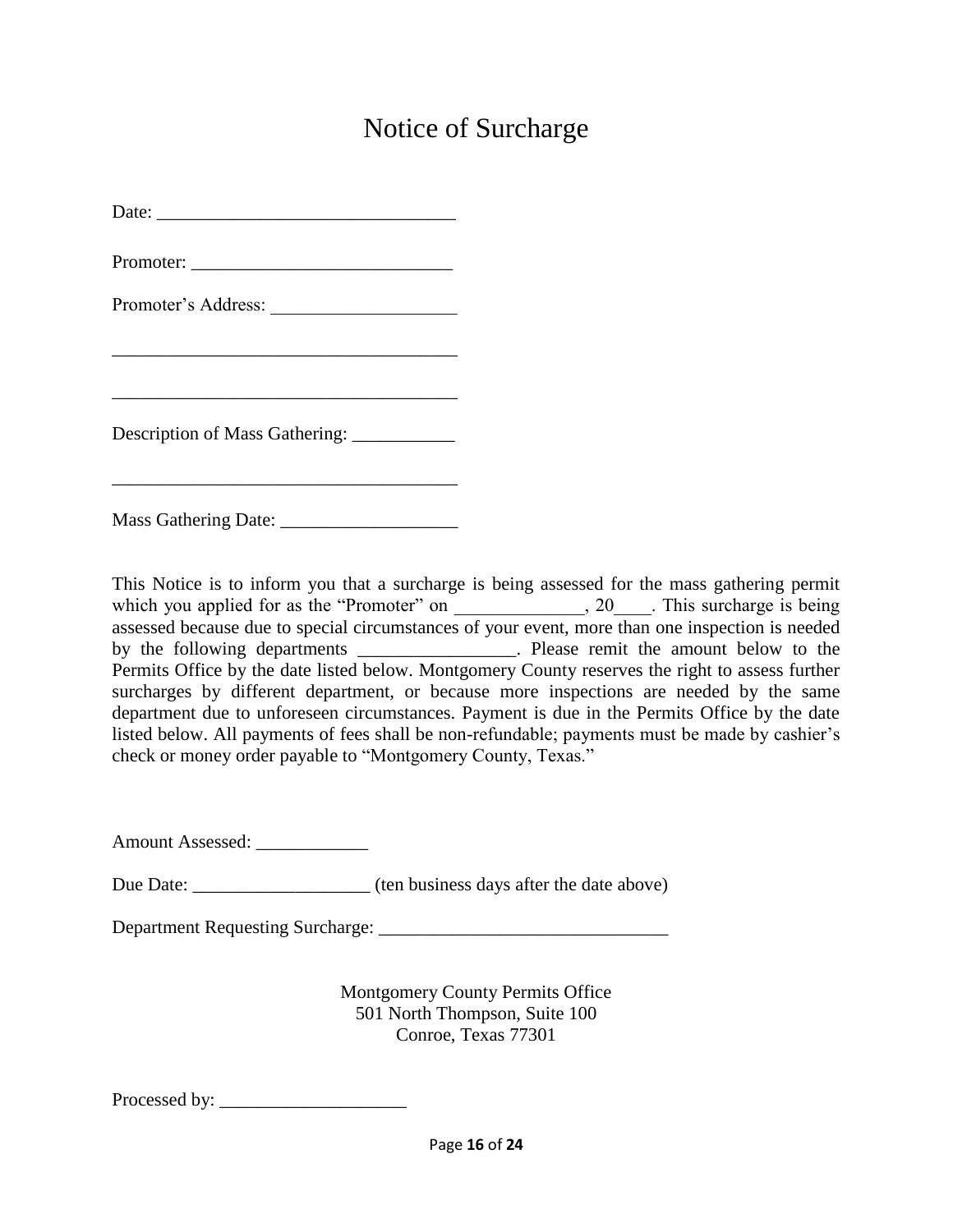# Minimum Standards for Health and Sanitation for Mass Gatherings

- 1. Water Supply.
	- a. The quality and quantity of water to be supplied shall meet the approval of the Montgomery County Environmental Health Services Department, and on its request, an evaluation of the supply may be made by the Department of Health Resources.
	- b. Water shall be provided at the rate of at least one pint per hour for each person present at the site.
	- c. Water shall be delivered to the dispensing points in such a manner as to preclude the possibility of contamination. All water conveyor facilities shall be cleaned and disinfected prior to being used and any containers used for water delivery shall be covered to prevent the entrance of dust, insects, or other contaminants.
	- d. A suitable water outlet of water and the ability to provide oral re-hydration to affected individuals.
	- e. The use of the common drinking cup is prohibited. At least one dispensable cup shall be provided for each person per hour of attendance.
- 2. Toilet facilities
	- a. Toilet facilities, separate for each sex and plainly marked "Men" and "Women" shall be provided at a rate of no more than 50 persons per toilet seat. Such facilities shall be designed to shield the occupants from public view.
	- b. Portable type toilets, if provided, shall have waste therefrom collected at intervals sufficient frequency to preclude overflow and the wastes therefrom shall be disposed of in a manner that does not create a health hazard or nuisance.
	- c. Hand washing and drying facilities shall be provided in the vicinity of each toilet building or location. Waste produced from such hand washing facilities shall be collected and disposed of either by holding tanks or subsurface absorption fields or hand sanitizing systems.
- 3. Vector and Rodent Control. Sufficient equipment and chemicals shall be available to control insect vector or rodent problems in a manner approved by the Montgomery County Environmental Health Services Department. The grounds shall also be free of mosquito breeding sources.
- 4. Solid Waste Facilities.
	- a. All solid waste shall be stored in suitable containers with tight fitting lids and such containers shall be conveniently located throughout the area.
	- b. All solid waste shall be collected twice daily or at such more frequent intervals as may be necessary to maintain sanitary conditions at the site and be disposed of in a facility which has been approved by the Montgomery County Environmental Health Services Department.
- 5. Food Sanitation.
	- a. Food to be administered to the public may not be prepared in a private residence. For special fundraisers such as bake sales, pies, cakes and cookies will be allowed to be prepared in a private residence as long as all of the other following conditions are met.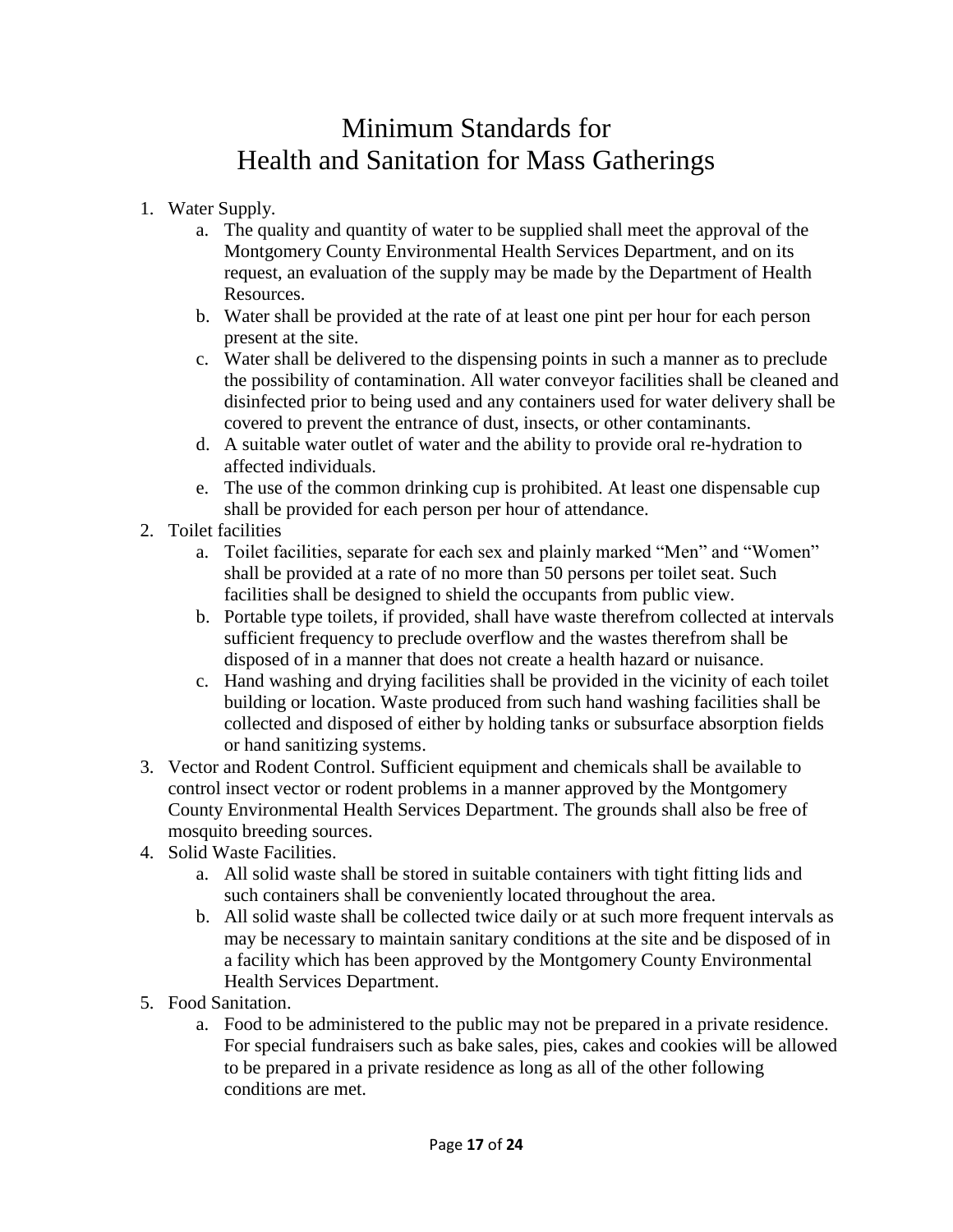- b. All food, including ice must be from an approved source and kept in a food grade container.
- c. The storage of food in contact with water or un-drained food is prohibited.
- d. Food must be protected during storage, display, and cooking as follows:
	- i. Must be kept covered;
	- ii. Must be stored on a clean surface;
	- iii. Must be kept at the proper temperature: Potentially hazardous food requiring cold storage must be kept at 41 degrees Fahrenheit or below; frozen foods at 0 degrees Fahrenheit or below; foods requiring hot storage at 135 degrees Fahrenheit or above. Thermometers must be kept in equipment or a metal stemmed product thermometer may be used to check internal food temperature;
	- iv. All food, single service containers and utensils should be stored at least six inches above the floor.
- e. Food dispensing utensils should be stored in food with handle out.
- f. Enough portable water shall be available in the establishment for cleaning and sanitizing utensils and equipment and for hand washing; a heating unit facility capable of producing enough hot water for these purposes must be provided. Bleach must be available for sanitizing purposes.
- g. Three plastic dish pans for washing, rinsing, and sanitizing food preparation equipment, such as cooking utensils, pots, pans, must be provided.
- h. A thermos with a spigot shall be available for employee hand washing. Warm running water, soap, and individual paper towels must be provided.
- i. Facilities must be available to retain all liquid wastes.
- j. All stands must have adequate covered garbage containers and all permitees' are responsible for keeping the area clean and free of garbage.
- k. A temporary health permit for each stand must be obtained by mail **two (2) weeks** in advance of the event date or in person **two (2) full business days** before the event date. A **late fee of \$25.00** will apply if not obtained in advance.
- l. Non-compliance with these rules will result in the immediate closing of the stand and/or citation issued by the Montgomery County Health Services Department.
- m. Omit items g through j if only prepackaged foods are being sold.
- 6. Medical and nursing care.
	- a. A minimum of one and at least one emergency aid station for each 10,000 persons or fraction thereof shall be maintained and be clearly identifiable by a prominent signage during the entire time of the mass gathering.
	- b. Each emergency aid station shall have on duty at all times at least two persons who have had, as a minimum, training in first aid either by the American Red Cross or as a medical corpsman in the armed services and be a Texas Certified EMT or Nationally Registered EMT. One shall be in charge.
	- c. Each emergency aid station shall be provided with the following equipment and supplies:
		- i. an air-conditioned tent or other suitable temporary shelter shall be provided at a convenient location on the grounds of the mass gathering to house the emergency aid station.
		- ii. folding cots-six;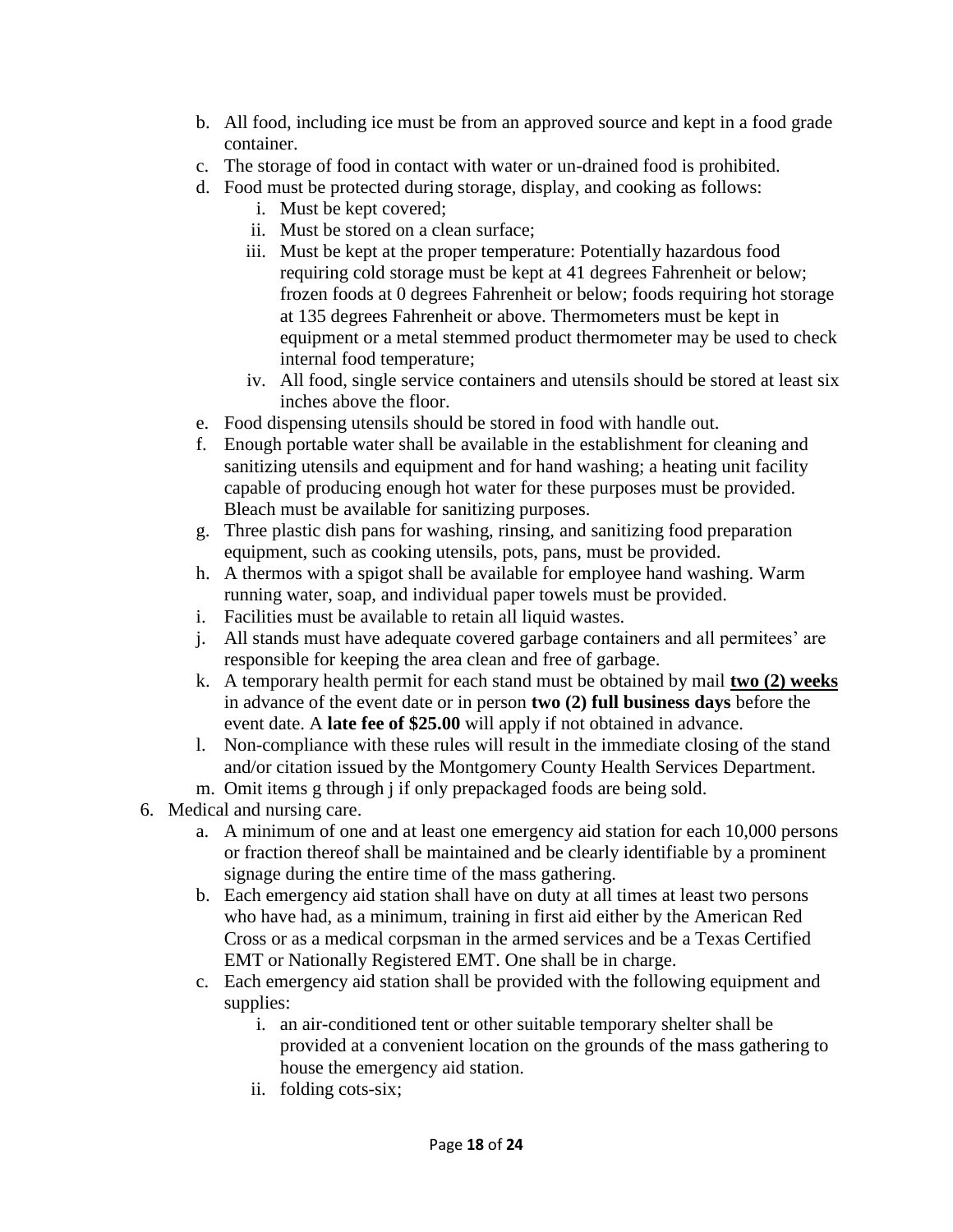- iii. blankets-eight;
- iv. chest or box (for supplies) –one;
- v. chairs four;
- vi. flashlights-two;
- vii. pail or plastic wastebasket-two, and a biohazard disposal container;
- viii. paper bags for waste- 24;
- ix. paper towels (roll or package ) four;
- x. pitcher (with cover) two;
- xi. adhesive bandages (assorted) four dozen;
- xii. adhesive tape, three inches and four inches four rolls each size;
- xiii. triangular bandage, 40 inches six;
- xiv. hydrogen peroxide
- xv. trauma sheers
- xvi. snake bite kit one;
- xvii. splints  $-\text{s}$ ix;
- xviii. bag mask resuscitator with oxygen supply one;
- xix. stretcher one;
- xx. thermometer, oral two;
- xxi. bandage compress, two inches, three inches and four inches six each size;
- xxii. four inches by four inches cotton gauze squares 100
- xxiii. Automated External Defibrillator
- xxiv. EpiPen
- xxv. disposable gloves
- xxvi. hand sanitizer
- xxvii. blood pressure cuff one
- xxviii. stethoscope one
	- xxix. oral glucose one tube
	- xxx. bio-hazard emesis bags
- xxxi. ice packs twelve
- xxxii. Neosporin or other antibiotic ointment
- xxxiii. Acetaminophen or ibuprofen for individual packet distribution
- xxxiv. trauma dressings four
- 7. A written plan for the evacuation of sick or injured persons shall be provided and approved by the Montgomery County Fire Marshal covering the following services and a copy of the plan shall be placed in a conspicuous place in the emergency aid station.
	- a. name, location, and telephone number(s) of one or more available licensed physicians;
	- b. name, location, and telephone number(s) of a local 911 EMS provider who shall be utilized for transport if necessary;
	- c. name, location, and telephone number(s) of an available nearby hospital;
- 8. Final site cleanup. At the conclusion of a mass gathering, the site shall be inspected by the Montgomery County Environmental Health Services Department for health and sanitation considerations. The landowner, upon notification by the Montgomery County Environmental Health Services Department of the existence of any unsanitary conditions,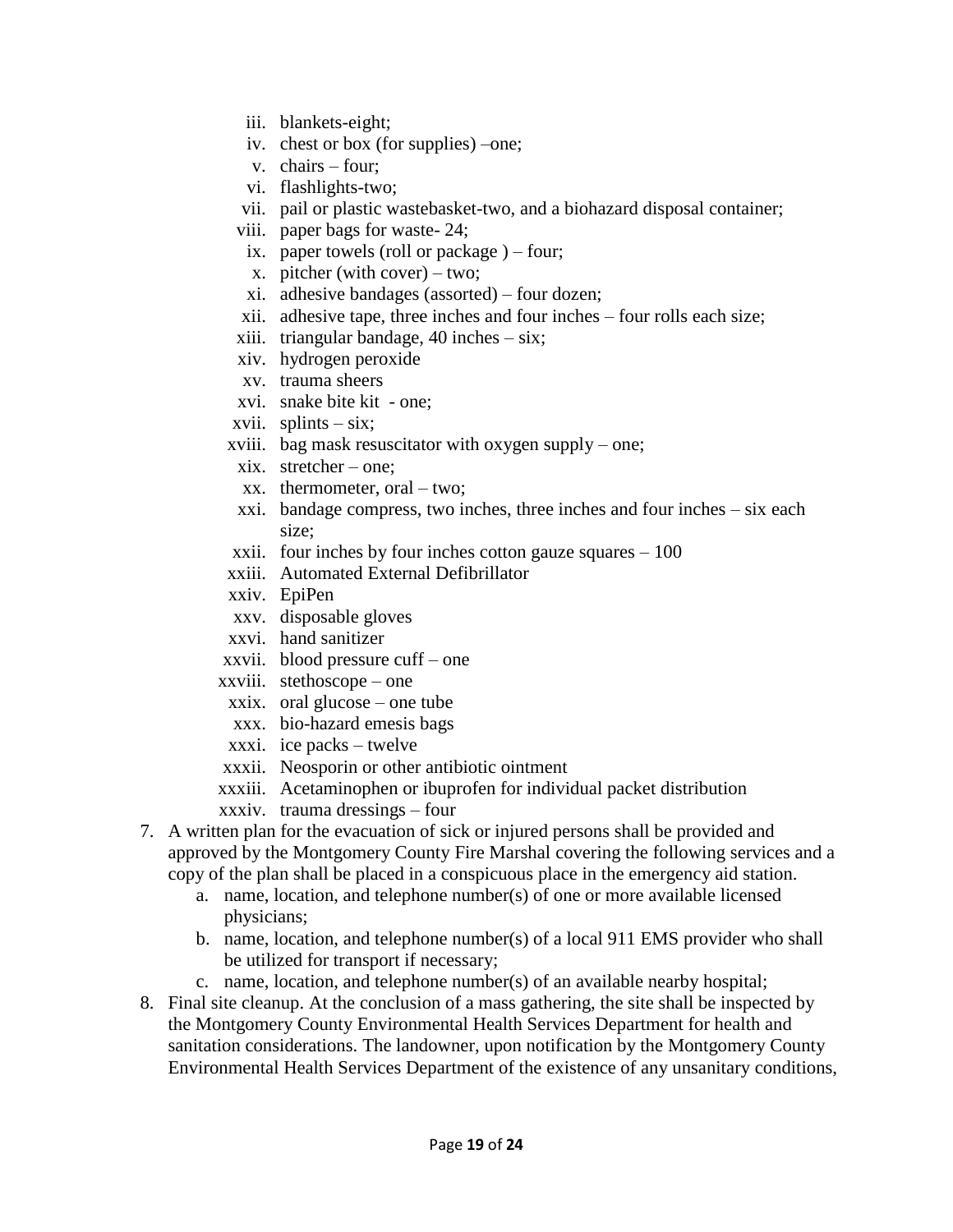shall immediately cause such conditions to be corrected. The site must always remain clean and well drained.

9. Other: there must not be any objectionable odors or humidity; garbage must be properly stored and maintained; toxic items must be stored properly.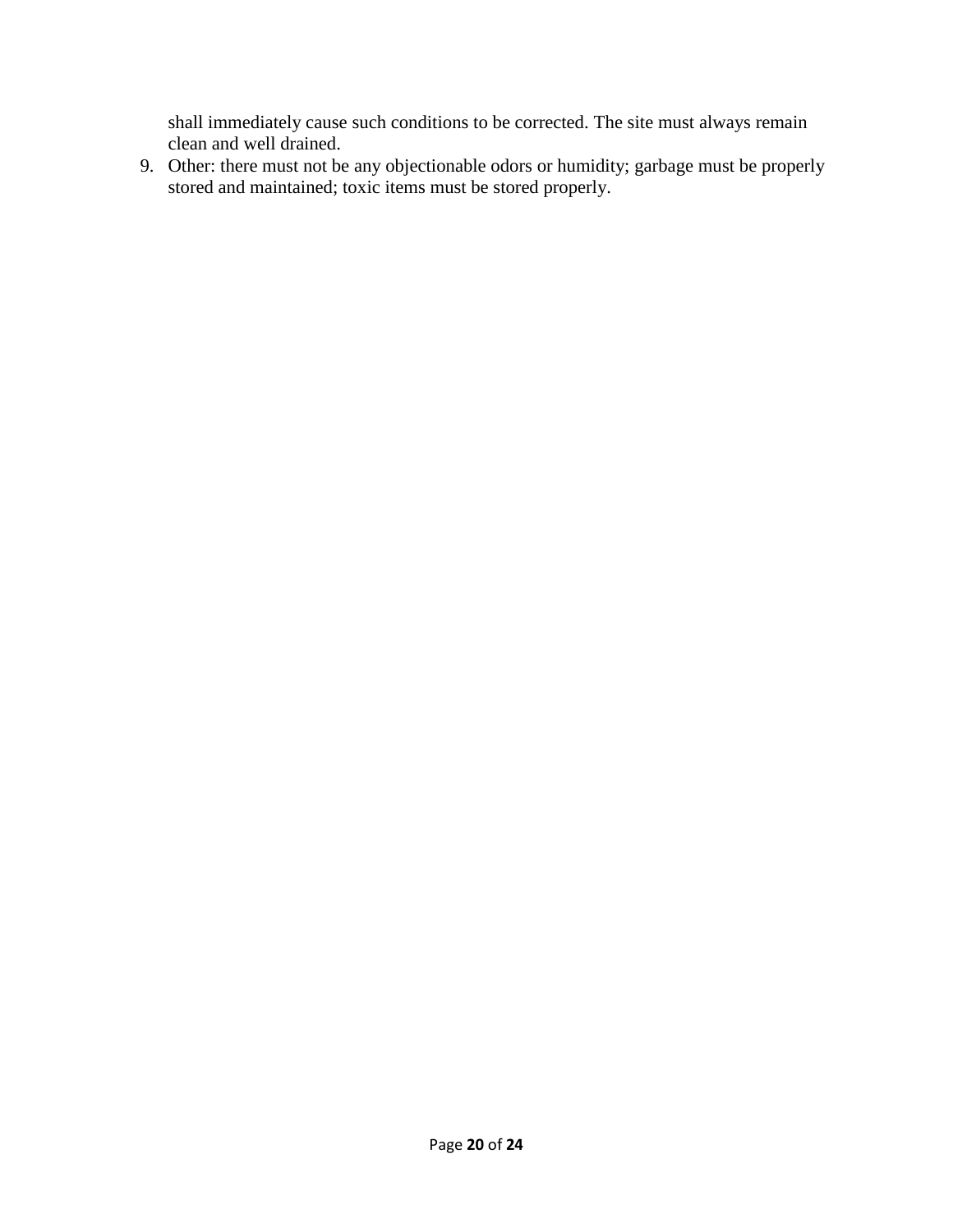# Minimum Standards for Public Safety at Mass Gatherings

- 1. Control of Admission to Spectators.
	- a. All admission tickets sold or offered for sale by the promoter, or by others acting in his behalf, will be serially numbered or otherwise coded in such a manner so as to be able to determine the days of admission and the number of people that have been admitted at any given time. The promoter will advise the issuing officer at the time of the hearing on the application of the number of tickets known or believed to have been sold and the anticipated number to be sold.
	- b. The promoter will certify to the sheriff or the issuing officer, upon request, the number of tickets known to have been sold at the time the request is made.
	- c. The promoter will grant admission to spectators only on the presentation of a valid ticket to the event, and each spectator will be required to present an individual ticket. The promoter will retain all tickets so presented, and will make them available for inspection by the sheriff of the county in which the mass gathering is being held, or by any other peace officer, at any time during the period of time for which the permit is granted, and for 10 days thereafter.
- 2. Adequate Parking Space Required. An adequate parking space shall be provided for the parking of vehicles. The parking area shall be deemed adequate if it meets the following requirements.
	- a. Provides a parking space large enough to accommodate one four-wheeled vehicle for each four tickets sold.
	- b. The parking area shall be well drained and the surface of such consistency so as to provide for easy entry and exit during any type of weather conditions.
- 3. Camping Area. Any area provided by the promoter as a camping area for the benefit of paying spectators shall be separated from the entertainment areas and the area provided for the parking of vehicles by a distance of at least 1000 feet. No overnight camping will be permitted in the area designated for the parking of vehicles.
- 4. Adequate Lighting. Provisions shall be made to light adequately the entire area provided for the occupancy of spectators. The required lighting shall be deemed adequate if it is sufficient to make clearly recognizable the features of any person within the area provided for the occupancy of spectators by an observer 50 feet from that person, and if the required illumination may be turned on by the operation of not more than two devices.
- 5. Access by Emergency Vehicles. The promoter will at all times during the time for which the permit is issued maintain a clear and unobstructed access route through the area under his control for the use of emergency vehicles attempting to reach any platform, stage, bandstand, grandstand, or other seating facility, concession stand, or parking area.
- 6. Access to Facility Without Undue Delay.
	- a. The promoter will plan, construct or otherwise make provisions necessary to assure that spectators or others seeking admittance to the facility under his control at which the mass gathering is to be held may enter the facility without impeding the progress of those who follow to the extent that exit from any federal, state, or county highway giving access to the facility is delayed in any manner.
	- b. This section is to be interpreted to mean that it is the responsibility of the promoter to expedite, by any necessary means, the flow of traffic into the facility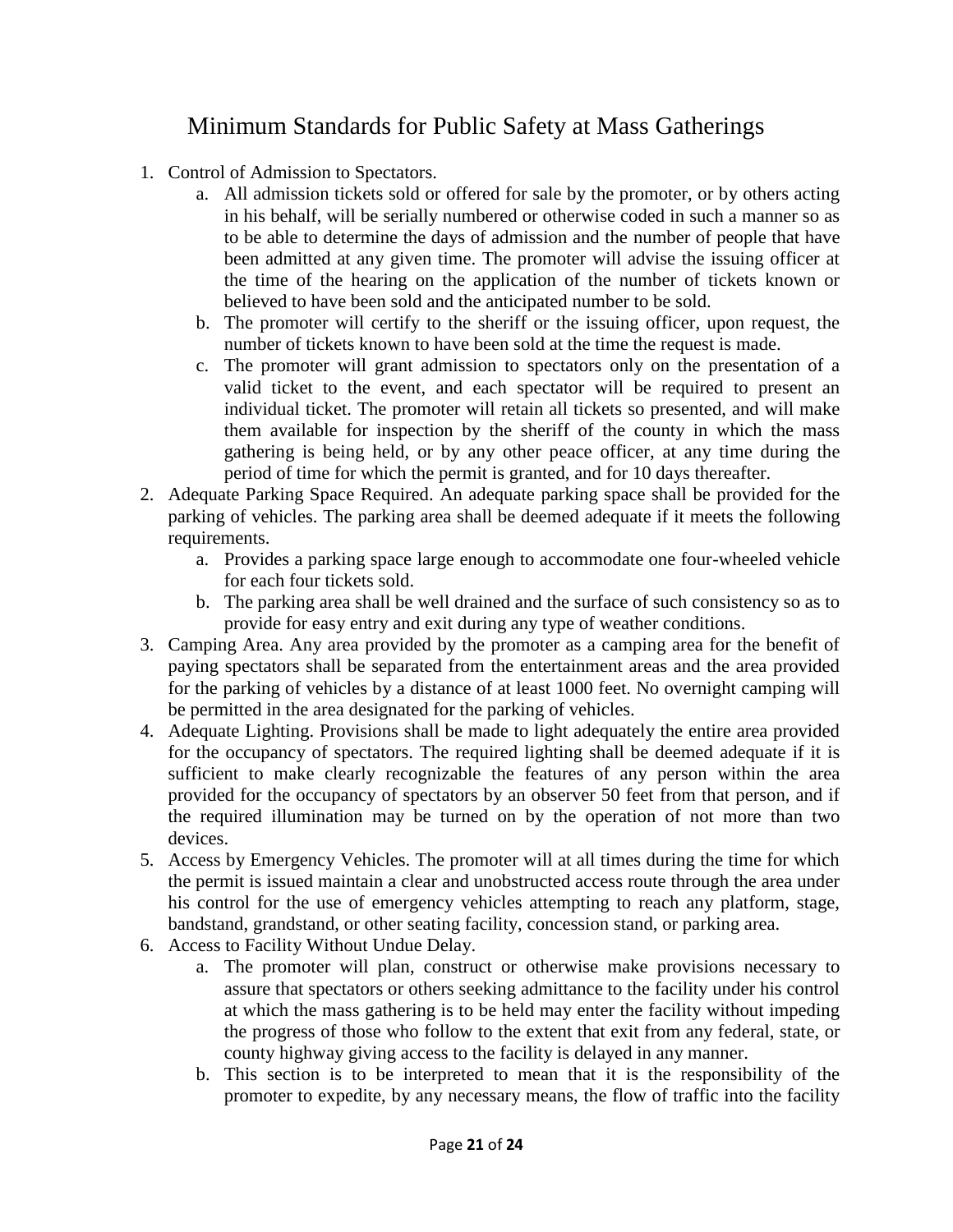he provides to the extent that persons seeking admission will not be delayed to the extent that their presence will interfere with the normal movement of traffic on adjacent public streets or highways.

- 7. Construction of Public Facilities. Any platform, bandstand, stage, grandstand, or other facility upon which people may assemble to make music, dance, or otherwise entertain or sit or stand as spectators shall be constructed in such a manner as to safely support the weight of the maximum number of people who are able to assemble thereon.
- 8. Preservation of Order. The promoter will be responsible for and will be held accountable for preserving order within the confines of the area designated in the permit application.
- 9. Promoter to be Available at All Times. The promoter or a representative designated by him in his permit application will be present and available on the grounds at all times during the period for which the permit is issued and until all those in attendance have departed the area. The permit application shall specify a location on the grounds at which the promoter or his designated representative may be located within undue delay.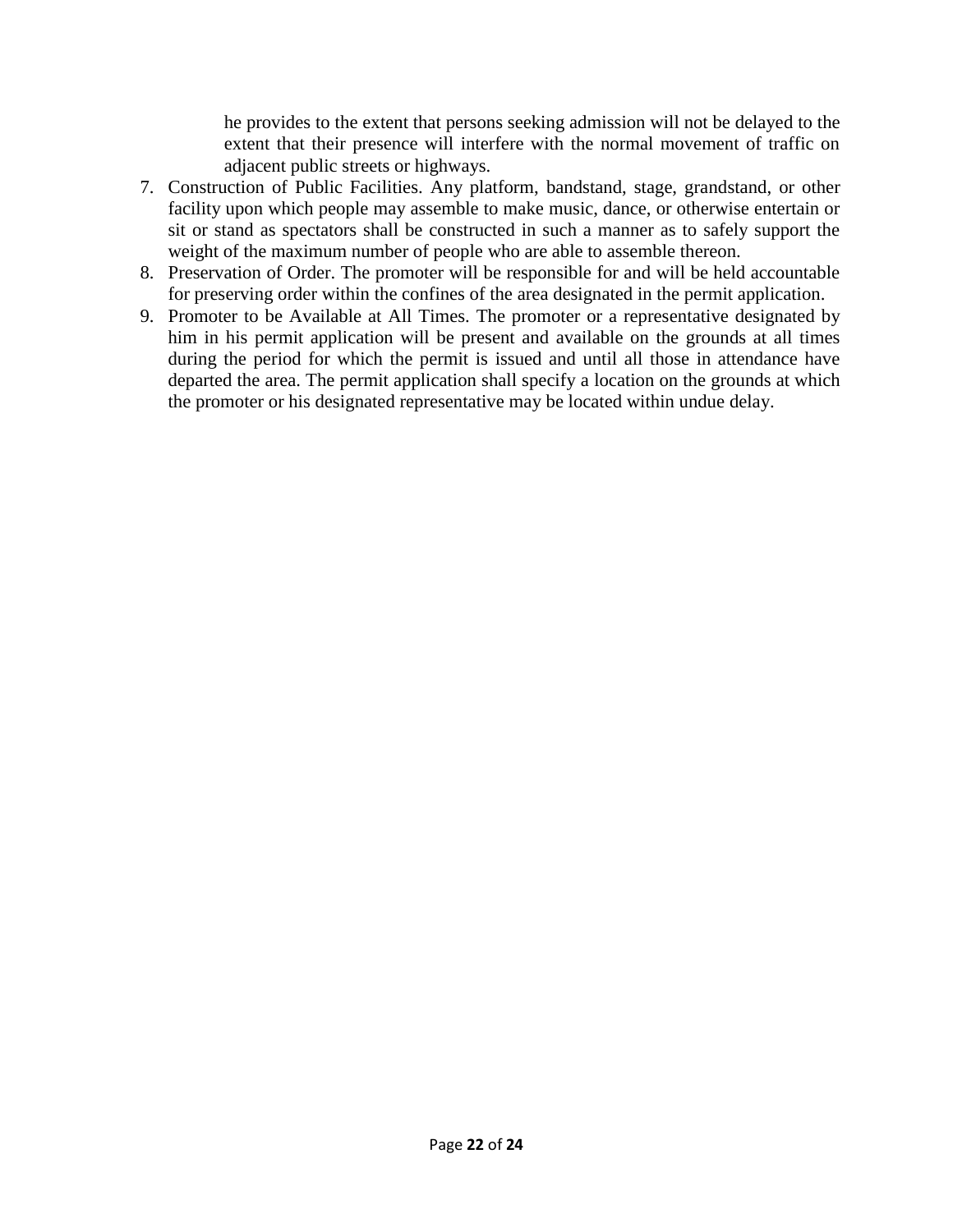## **Request for an Initial Determination**

<u> 1980 - Jan James, margaret eta idazlear (h. 1980).</u>

## **Event Description**

- 1. Promoter's Name:
- 2. Promoter's Address and other Contact Information:
- 
- 3. Location of the Property where the Event will be held:

4. Description of the Property where the Even will be held: (barn, open field, etc.)